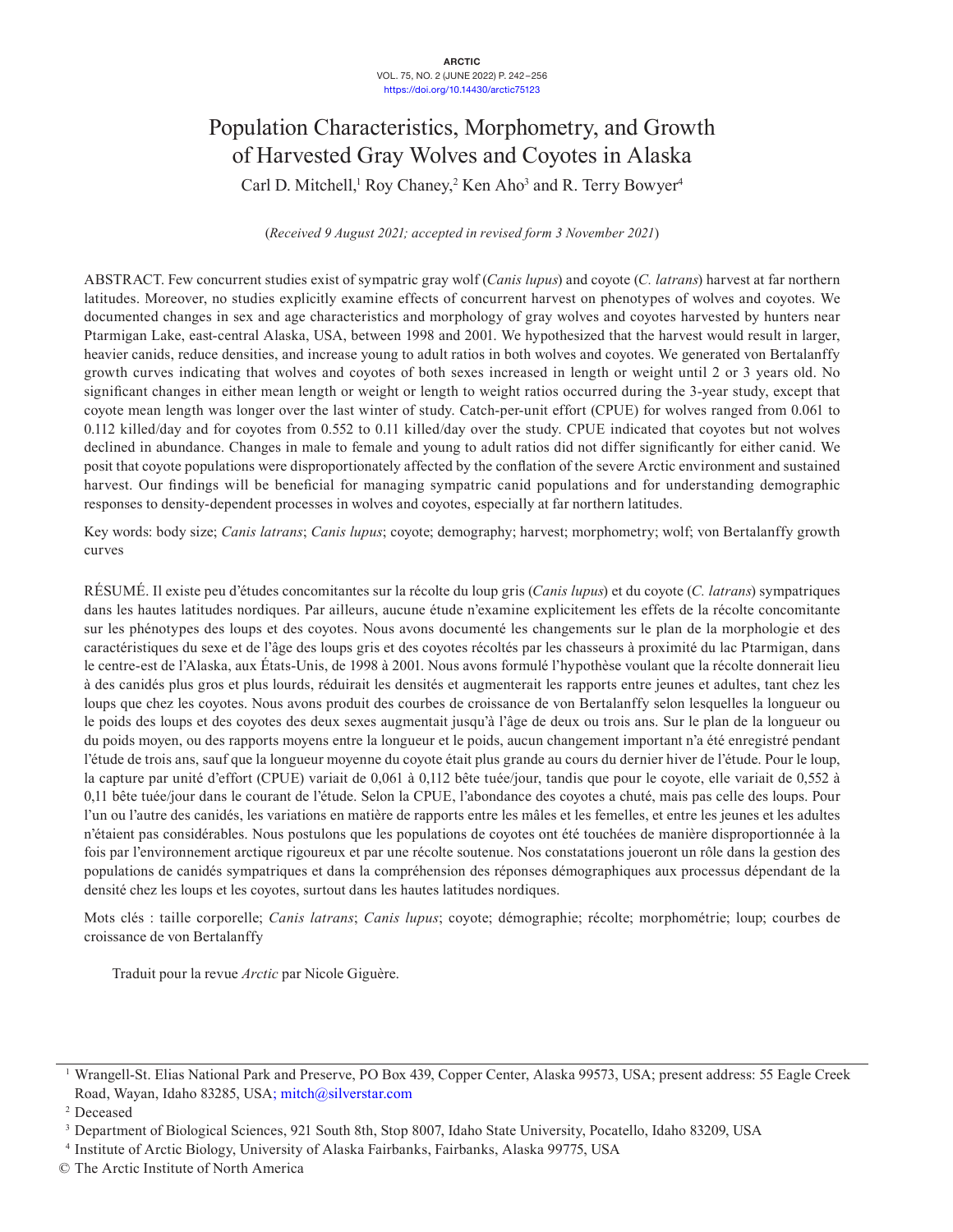## INTRODUCTION

Recreational hunting of wildlife is one of the ways in which managers can manipulate population characteristics (abundance, density, sex and age structure) to achieve specific population objectives, a subject that has long been of interest to wildlife biologists (e.g., Leopold, 1933). Most previous research on sustainable harvest of birds and mammals (as opposed to simple population reduction) has been focused on game species (i.e., galliforms, anseriforms, cervids, bovids, antilocaprids). Consequently, harvest methodology, results, and evaluation have been well-studied (Leopold, 1933; Denney, 1978; Strickland et al., 1994; Connelly et al., 2005, 2020). Those results are constantly being refined as further data are acquired, new methods are developed, and additional insights are gained (Bowyer et al., 2020).

In contrast to many hunted species, most harvest strategies for large carnivores have been focused historically on reducing or eliminating populations (i.e., culling) to promote more favored species and to protect livestock or people (Kruuk, 2002). Moreover, surprisingly few studies exist concerning the use of recreational hunting to achieve management goals for large mammals (Hurley et al., 2011; Mysterud, 2011; Festa-Bianchet, 2017; Quirós-Fernández et al., 2017; Mysterud et al., 2019). As a result, managing populations of large carnivores for sustained yield is a relatively recent phenomenon (e.g., Cooley et al., 2009; Bischof et al., 2012; Keech et al., 2014; Brockman et al., 2020).

Management agencies and biologists in Alaska, USA, and Yukon, Canada, have investigated the effects of harvest on population dynamics of gray wolves (*Canis lupus*: hereafter "wolf") and those of the herbivore populations that sustain them (Gasaway et al., 1983, 1992; Hayes et al., 1991, 2003; Hayes and Harestad, 2000; Mech, 2001; Person et al., 2001; Ballard et al., 2003). Only recently have wolf demographics and harvest been the subject of intensive study in the contiguous 48 United States, as relict or translocated populations have increased to an extent that allows recreational harvest (Mech, 2010). Several studies have documented the effects of harvest on wolf populations (Fuller et al., 2003) and wolf-management precepts (i.e., harvest rates for sustained yield, effects of killing breeding adults) (Mech 2001, 2010; Adams et al., 2008; Gude et al., 2012; Ausband, 2016; Smith et al., 2016; Ausband et al., 2017a; Bassing et al., 2019, 2020).

Although harvest has been largely successful in reducing or eliminating wolves (Boitani, 2003), coyotes (*Canis latrans*) are an exception, as successful long-term (> 1 year) reduction of their populations has been elusive (Knowlton, 1972; Knowlton and Stoddart, 1983; Knowlton and Gese, 1995; Knowlton et al., 1999; Bekoff and Gese, 2003). Our understanding of coyote harvest and its effects on population dynamics have been based largely on the results of Knowlton (1972), Knowlton and Stoddart (1983), and Knowlton and Gese (1995). Numerous studies indicate that coyotes almost invariably respond to population reduction in a density-dependent manner with increased reproduction and immigration (Gier, 1968; Knowlton, 1972; Knowlton and Stoddart, 1983; Knowlton and Gese, 1995; Bekoff and Gese, 2003; Gese, 2005). Harvest also can affect the body size of large canids via density-dependent processes (Yom-Tov, 2003). Reduced intraspecific competition allows increased prey capture and per capita consumption (assuming a relatively constant prey base), potentially resulting in larger predators in better physical condition and better reproductive characteristics, including higher pregnancy rates, larger litter sizes, and higher survival of young (Gier, 1968; Kreeger, 2003; Gese, 2005; Stahler et al., 2013; Gese et al., 2016; Ausband et al., 2017a).

Body size is a fundamental characteristic affecting most aspects of the biology, ecology, and behavior of species (Blueweiss et al., 1978; Peters, 1983; Calder, 2001). In canids, body size affects a number of traits including basal metabolism, communication, social dominance, reproductive attributes including reproductive success, in addition to attendant hunting tactics and effectiveness (Ewer, 1973; Geffen et al., 1996; Packard, 2003; Harrington and Asa, 2003; Kreeger, 2003; MacNulty et al., 2009, 2020). Body size of wolves has been measured in several populations (Hilderbrand and Golden, 2013; MacNulty et al., 2009, 2020). MacNulty et al. (2009, 2020) provided models for wolf growth curves in an unhunted wolf population, Hilderbrand and Golden (2013) reported on age-weight relationships of wolves in a hunted population in south-central Alaska, and Ausband (2016) considered the effect of harvest on color phenotypes. Nevertheless, we are unaware of studies that explicitly examine the effects of harvest on canid body size. In addition to augmenting ecological and physiological understanding of canids, those data also would be beneficial for managing populations, and for more fully understanding demographic responses to density-dependent processes in wolves and coyotes.

Herein we consider unique data describing the sex, age, and size of wolves and coyotes harvested between 1998 and 2001 in east-central Alaska. The sex and age of the wolves and coyotes harvested permitted us to examine demographic responses of both sympatric canids to harvest over the duration of the 3-year study. Effects of harvest on wolves have been explored in Alaska and other boreal ecosystems (Gasaway et al., 1983, 1992; Hayes et al., 1991, 2003; Hayes and Harestad, 2000; Ballard et al., 2003). Similarly, the effects of harvest on coyote demographics are well-known (Knowlton, 1972; Knowlton and Stoddart, 1983; Knowlton and Gese, 1995). Nonetheless, such data and analyses are lacking entirely for coyotes in extreme northern boreal forest ecosystems. We are also unaware of analyses on demographic responses to concurrent harvest of sympatric populations of these two canids anywhere within their range. Because wolves and coyotes are sympatric over much of Alaska and Canada, these data offer important insights to managing wild canids, with substantial implications for predator community structure and function and predator-prey relationships.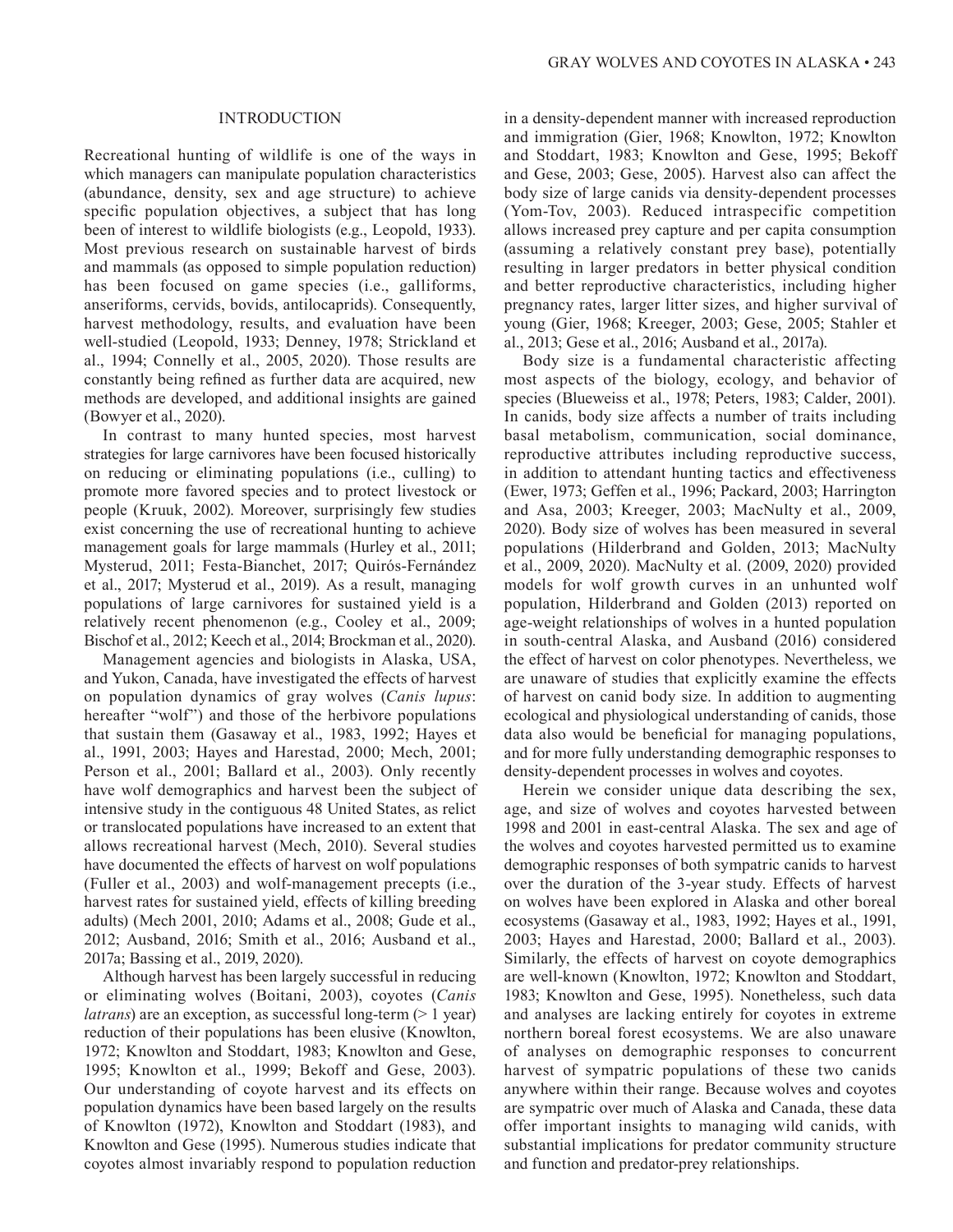We also obtained data on body size of harvested wolves and coyotes. Hunters and naturalists are interested in the size of animals (Seton, 1920). Mammalogists and ecologists use body-size data for taxonomic, behavioral (Bekoff et al., 1981), community structure and competition (Brown and Maurer, 1986; Reiss, 1988), and physiological studies (Hayssen and Lacy, 1985; Elgar and Harvey, 1987). Changes in body-size measurements also have been used to examine the effects of changing climate on mammals (Gardner et al., 2011; Sheridan and Bickford, 2011; Martin et al., 2018). Moreover, data on body size are valuable for understanding wolf ecology and behavior (MacNulty et al., 2020). Wolf body sizes have been summarized over much of their range in North America and elsewhere (Mech and Boitani, 2003). Coyote body size has also been documented over most of their temperate distribution (Bekoff and Gese, 2003) but is almost entirely lacking for coyotes at their northernmost distribution.

From previous studies of population dynamics of wolves (Fuller et al., 2003; Adams et al., 2008; Mech, 2010) and coyotes (Knowlton, 1972; Knowlton and Stoddart, 1983; Knowlton and Gese, 1995; Gese, 2005), we posited that prolonged harvest would result in density-dependent changes in the demographics of both canids. Specifically, we predicted that standardized ratios describing body size (body length:weight) and growth rate (length:weight/age) for both species would increase in a density-dependent manner, as fewer conspecifics present would ostensibly result in more prey per surviving canid (Bowyer et al., 1999). We further predicted that the demographic characteristics of wolves and coyotes would change over time following harvest. Specifically, the number of wolves and coyotes harvested (catch-per-unit-effort [CPUE]) as an index to population size would decrease, age ratios of both harvested canids would decrease (i.e., more younger animals in the population), and sex ratios of harvested animals would not change (Bishir and Lancia, 1996; Schmidt et al., 2005).

# **METHODS**

## *Study Area*

Our study was conducted between October 1998 and April 2001 in a roadless area near Ptarmigan Lake in the northeastern portion of Wrangell–Saint Elias National Park and Preserve (WRST) in interior Alaska, USA, near the Yukon border at 62˚00′ N, 141˚25′ W (Fig. 1) (Mitchell et al., 2015). At 5,341,850 ha, WRST is the largest unit in the U.S. national park system. Combined with Glacier Bay National Park and Canada's Kluane National Park and Reserve and Tatshenshini-Alsek Provincial Park, at 97,957,000 ha, these parks and preserves comprise one of the largest international protected wilderness areas in the world, much of which is remote and mostly unaffected by human activities.

The study area encompasses 843 km<sup>2</sup> bounded by the White River to the south, the Yukon border to the east, Solo



FIG. 1. Location of the Ptarmigan Lake study area within Wrangell-St. Elias National Park and Preserve. The location of the Wrangell-St. Elias National Park and Preserve within Alaska is shown in the upper left inset map.

Flats on the west, and Beaver and Horsfeld Creeks on the north. Elevations range from 893 m on the White River to 2333 m at Wiki Peak. The area has a continental climate with long cold winters and short cool summers (Gallant et al., 1995). Precipitation varies from 150 to 450 mm/year depending on the site. We used weather data from 2011 for Chisana  $(62°08' N, 145°02' W; 1011 m$  elevation) from the Western Regional Climate Center ([https://wrcc.dri.edu/](https://wrcc.dri.edu/cgi-bin/rawMAIN.pl?akACHI) [cgi-bin/rawMAIN.pl?akACHI\). W](https://wrcc.dri.edu/cgi-bin/rawMAIN.pl?akACHI)inter weather during our study was typical of mountainous areas in interior Alaska. Winter 1998–99 had snow water equivalent  $\approx 85\%$ of average; winter 1999 – 2000 had snow water equivalent  $\approx 130\%$  of average, and for winter 2000–01, snow water equivalent was 83% of average (Keen, 2008). Maximum temperatures during December and January usually stay below 0˚C. The average temperature for November through March 1998 – 99 was  $-2.7^{\circ}$ C, whereas the mean November –March temperature for 1999 – 2000 was 8.5˚C. Milder winter temperatures, combined with high snow water equivalent during 1999 – 2000 resulted in conditions of deep, crusted snow throughout that winter (Mitchell et al., 2015). For November through March  $2000 - 01$ , the average temperature was 9.3˚C; warmer temperatures made travel throughout the study area difficult.

Areas below 1200 m in elevation are primarily mixed conifer forests dominated by black (*Picea mariana*) and white spruce (*P. glauca*) with willow (*Salix* spp.) occurring mostly along riparian zones. Alder (*Alnus* spp.) is present above the lowland forests. Above the alder zone, vegetation is dominated by ericaceous dwarf shrub and sedge tundra. Above  $\approx$  2000 m, vegetation disappears and ground cover consists primarily of rock, snow, and permanent ice fields (Gallant et al., 1995). Wolves and coyotes co-occur throughout the area in all habitats.

Wolves in Alaska prey primarily on large ungulates (Dale et al., 1995; Mech and Peterson, 2003), whereas coyotes prey mostly on snowshoe hares and other smaller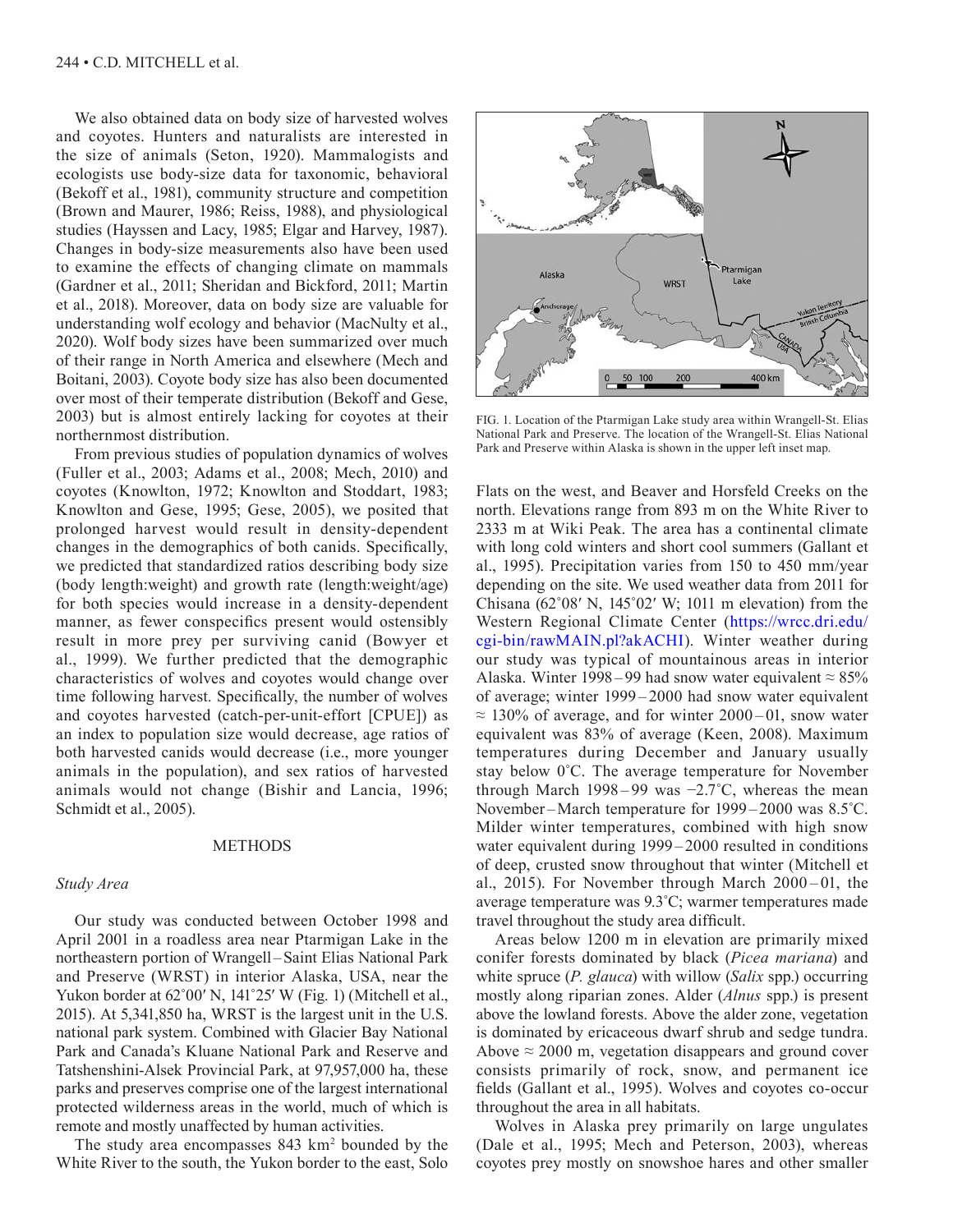prey, including neonatal ungulates (Prugh, 2004). Longterm (mean ± SE) densities of Dall's sheep (*Ovis dalli*) were  $810 \pm 80$  sheep/1000 km<sup>2</sup> ( $n = 12$  surveys, 1949–2002) or  $\sim 605 - 750$  sheep in the study area. Between 1998 and 1999, the density of Dall's sheep in the study area increased by  $74.6 \pm 16.3$  sheep/1000 km<sup>2</sup>. Between 1999 and 2000, after a winter with above normal, crusted snow, the density of sheep decreased by  $210 \pm 14$  sheep/1000 km<sup>2</sup>. Because of this large decline, sheep density decreased by  $130 \pm 8$ sheep/1000 km<sup>2</sup> over the entire 3-year period (Mitchell et al., 2015). Moose (*Alces alces*) populations were stable at the time of the study, with densities of  $261 - 286$  moose (310 – 340 moose/1000 km2 , Wrangell-Saint Elias National Park and Preserve files). The Chisana caribou (*Rangifer tarandus*) herd ranged over the entire study area during summer and autumn and adjacent Yukon, Canada, in winter and spring. The herd density was estimated at  $\sim$  493 caribou (350/1000 km<sup>2</sup>) in 1999 and  $\sim$  315 (230/1000 km<sup>2</sup>) in 2002 (Chisana Caribou Herd Working Group, 2012). Snowshoe hares (*Lepus americanus*) were at the peak of their cycle, and high densities in the study area were estimated to be above  $30,000$   $(3.6-3.9/ha)$  over the study area during 1999 – 2002 (Krebs et al., 2013). Dall's sheep and moose were sport hunted in the study area; caribou and snowshoe hares were not.

Other large carnivores included brown bears (*Ursus arctos*), black bears (*U. americanus*), red fox (*Vulpes vulpes*), Canada lynx (*Lynx canadensis*), and wolverines (*Gulo gulo*). Regional densities of gray wolves in this area were estimated to be relatively stable at  $5.6 - 6.7$ wolves/1000 km2 from 1986 to 2001 (Farnell and Gardner, 2003). There was no other known harvest of either wolves or coyotes in the study area during our study. No estimates of coyote, red fox, brown bear, lynx or wolverine densities were available.

# *Sampling Procedures and Harvest of Canids*

To further understand the effects of canid harvest on demographic and phenotypic characteristics, we partnered with private hunters to document the demographic (sex and age) and morphometric (body length, weight, and growth rates) characteristics of sympatric coyotes and wolves harvested in east-central Alaska from late October to early April 1998 – 2001. This study coincided with a study of Dall's sheep (Mitchell et al., 2015). Our study was unusual in that the harvest of canids took place where little other subsistence or recreational hunting, trapping, or snaring of wolves or coyotes occurred previously. The harvest quota for wolves was 10/licensed hunter/yr, and there was no limit on coyotes. Harvest was undertaken primarily by long-range shooting; hunting of wolves and coyotes was simultaneous. The removal of canids was implemented as a private effort to harvest valuable furs, although the individuals involved speculated that it might also possibly encourage population growth of Dall's sheep. Indeed, survey data indicated that the harvest of canids

did temporarily allow Dall's sheep numbers to increase (Mitchell et al., 2015). No other known harvest of either wolves or coyotes occurred in the study area during our study.

Wolves and coyotes were legally harvested under Alaska Department of Fish and Game sport harvest regulations. Canids were shot ( $> 95\%$ ), trapped, or snared ( $< 2.5\%$ ) each) between October and April each winter, beginning in 1998 – 99 and extending through 2000 – 01. Normally, snowmobiles were used to travel to an area where canids would be attracted with predator calls, howling, or natural bait (i.e., moose carcasses). Animals were typically shot at distances more than 300 m. Few animals were trapped or snared because rapidly changing snow conditions of freezing and thawing made those methods time consuming and relatively inefficient. Long-range shooting is nonselective for size or other characteristics (R. Chaney, pers. obs.) All animals captured or killed were recovered for fur harvest and private sale.

We maintained a daily log of all canids collected, along with the date, estimated age, sex, total length, and body weight. We measured the total length of each animal from tip of nose to tip of tail to the nearest 25 mm with a fabric tape measure, and the total weight of each animal to the nearest 0.45 kg with a spring scale in the field. Total weights were corrected for the weight of any stomach contents. A wolf's full stomach contents can weigh from 5 to 8.6 kg (Mech, 1970), and a coyote's, from 1 to 2.5 kg (estimated from Gier, 1968). If not accounted for, this additional weight could confound body-weight measures, especially if used with body length in growth-rate calculations. Sex was not documented for two wolves in 2000 – 01. We determined sex from external genitalia, and age from estimated from tooth wear, which has been verified as reliable to  $\pm 1$  year in 68%–89% of samples (Gier, 1968; Bowen, 1982; Hayes and Harestad, 2000; Gipson et al., 2000; Maher, 2002). We also collected reproductive tracts from female canids, but all of these were inadvertently destroyed by persons not involved in this research before they could be examined.

The R 3-5.1 statistical environment was used for all analyses (R Core Team, 2018), with frequent application of the package asbio (Aho, 2019). We used an alpha of 0.05 for tests of significance. We used chi-square tests without a correction for continuity to test for differences in harvest rate and for sex and age ratios for both canids (Newcombe, 1998). We used one-way ANOVA to test for changes in canid body size and weight over time (1998−99, 1999−2000, 2000−01) and tested for and met assumptions of that test.

We used the von Bertalanffy growth function (von Bertalanffy, 1938; Zullinger et al., 1984) to model canid weight and length as a function of age:

$$
f(a) = S_{\infty}(1 - e^{-k(a - a_0)})
$$

where *a* is age, *k* is the growth coefficient,  $a_0$  is the theoretical canid weight and length in models when age is zero, and  $S_{\infty}$  is asymptotic weight or length. For starting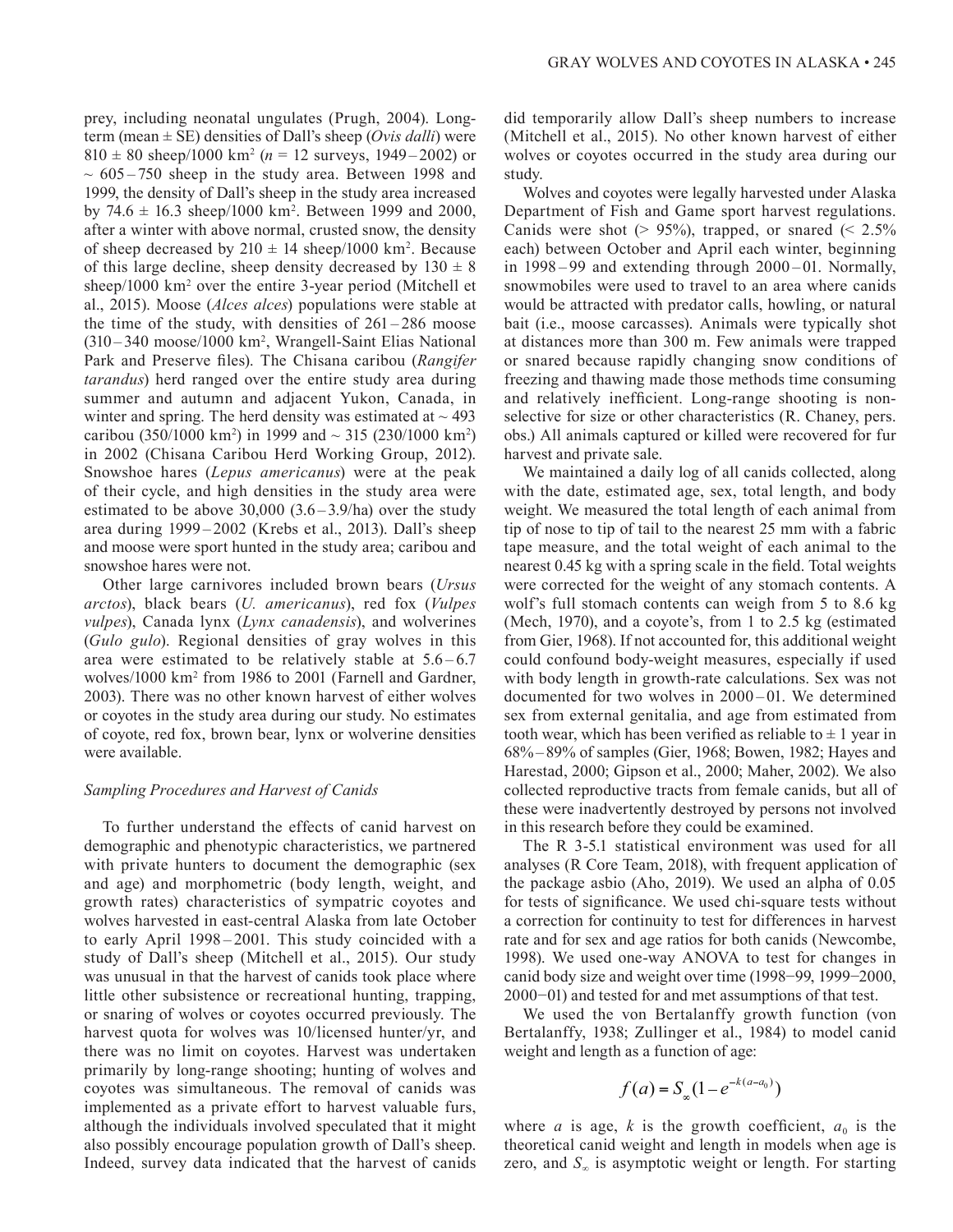values in the iterative process of non-linear least-squares estimation, we used the mean of weights or lengths of canids in the oldest age class for  $S_{\infty}$  and 0.5 years for  $a_0$ . To allow consistent convergence and comparability of models, we defined *k* to be the geometric mean of growth rates for particular traits and canid species (Aho, 2016).

# RESULTS

## *Harvest*

We collected a total of 46 wolves and 162 coyotes between October 1998 and April 2001, during three consecutive winters: 10 wolves and 90 coyotes were harvested in 1998–99, 16 wolves and 52 coyotes in 1999 – 2000, and 20 each of wolves and coyotes in 2000 –01. Data were missing for 2 wolves, leaving 44 samples. Similarly, CPUE varied between years. In 1998 – 99, canids were harvested successfully on 54 of 163 days. In 1999 – 2000 canids were harvested successfully on 47 of 148 days. In the winter of 2000 –01, canids were harvested on only 28 of 173 days because warmer weather and poor travel conditions limited travel and hunting opportunities during that winter.

The number of wolves harvested per winter increased absolutely from 10 in 1998 – 99 to 16 during 1999 – 2000 and to 20 in 2000-01. Similarly, CPUE for wolves also increased over the study from 0.061 in 1998 –99 to 0.108 in 1999 – 2000 and to 0.112 in 2000 – 01. Nonetheless, change in the CPUE for wolves among years was not significant based on a three-sample test for equality of proportions  $\chi^2$  = 3.296, df = 2,  $p$  = 0.193). In contrast, CPUE of coyotes decreased over time. In 1998 – 99, 90 coyotes were killed (0.552 harvested/day of hunting). In 1999 –2000, 52 coyotes were harvested (0.35/day of hunting). During the last winter of study  $(2000-01)$ , only 20 coyotes were harvested  $(0.11/$ day of hunting). Differences in these harvest rates were highly significant ( $\chi^2$ =72.1, df = 2, *p* < 0.0001).

#### *Morphometrics and Growth of Harvested Canids*

Total lengths and mean weights of harvested wolves did not change significantly between winters (Table 1). To determine the relationship of height and weight we performed linear regressions of corrected weight (kg) as a function of length (mm). Fitted models were  $7 + 0.15x$ ,  $r^2$  $= 0.32$  for wolves, and  $10 + 0.005x$ ,  $r^2 = 0.06$  for coyotes. Wolves gained weight at a slower rate than did coyotes, and their growth was more variable. Our prediction that wolf length and weight would increase as a result of harvest was not supported.

Lengths of harvested coyotes (Table 2) differed significantly among years based on a one-way ANOVA model  $(F_{2,159} = 3.9501, p = 0.021)$ , with lengths greater in 2000 – 01 than in 1998 – 99. Difference in mean weights of coyotes across years (Table 2) did not differ significantly

 $(F_{2,112} = 2.2385, p = 0.111)$ . Therefore, our prediction that harvest would increase coyote length was supported, but our hypothesis that weight would also increase was not.

## *Growth Curves*

Male wolves were generally longer and heavier than females (Figs. 2, 3; Tables 3, 4), although length and weight of male and female coyotes overlapped considerably (Figs. 2, 3; Tables 3, 4). Male and female wolves continued to increase in length and weight through 3 years-of-age (Figs. 2, 3; Tables 3, 4). Von Bertalanffy growth curves for female coyotes (Figs. 2, 3) show an increase in length until 2 years old and in weight until 3 years old. Male coyotes increased in length and weight until 3 years-of-age. Adult lengths and weights varied widely, making it difficult to make precise model predictions (Tables 1, 2).

#### *Population Characteristics of Harvested Canids*

Male to female ratios for 44 harvested wolves were 1.5M:1F in 1998 –99, 0.78M:1F in 1999 –2000, and 1M:1F in 2000 – 01. Differences in wolf sex ratios between years were not significant, based on a three-sample test for equality of proportions ( $\chi^2$  = 0.65, df = 2, p = 0.72). More female than male coyotes (0.88M:1F) were killed in 1998–99, but those values changed to 1.26M:1F in 1999 – 2000 and 1.86M:1F in 2000 –01. Differences in coyote sex ratios between years were not significant ( $\chi^2 = 2.67$ , df = 2, p = 0.26).

Estimated ages of wolves ranged from young of the year to 3 years old. Young (< 2 years old) to adult ratios for wolves were 4:1, 1.3:1, and 2:1 in the three respective winters, but did not differ significantly ( $c^2 = 1.55$ , df = 2,  $p = 0.46$ ). Ratios of yearling to adult wolves 2 or more years old were 2.5:1 in 1998–99, 0.86:1 in 1999 –2000, and 0.37:1 in 2000–01, but that decline also was not significant  $(\chi^2 = 3.37, df = 2, p = 0.185)$ . These results may relate to small sample sizes of less than 20 and a lack of wolves aged over 3 years in our sample. Our hypothesis that age ratios of harvested wolves would change was not supported, but our hypothesis that sex ratios would not change was. The estimated age of coyotes collected ranged from young-of-the-year to 8 years old. In contrast to wolves, young  $(2 \times 2)$  years old) to adult ratios in the coyote harvest changed slightly from 0.25:1 to 0.33:1 to 0.18:1 from 1998 to 2001, but was not significant based on a three-sample test for equality of proportions  $(\chi^2 = 0.99, df = 2, p = 0.61)$ . Also, unlike wolves, coyotes exhibited an increasing percentage of yearlings in the harvest. The ratio of yearlings to older coyotes was 0.38:1 in 1998 – 99, 0.69:1 in 1999 – 2000, and 0.7:1 during  $2000 - 01$ , but again that increase was not significant  $(\chi^2 = 2.496, df = 2, p = 0.287)$ . Therefore, our hypothesis that the age ratios of harvested coyotes would change was not supported, but our hypothesis that sex ratios would not change was supported.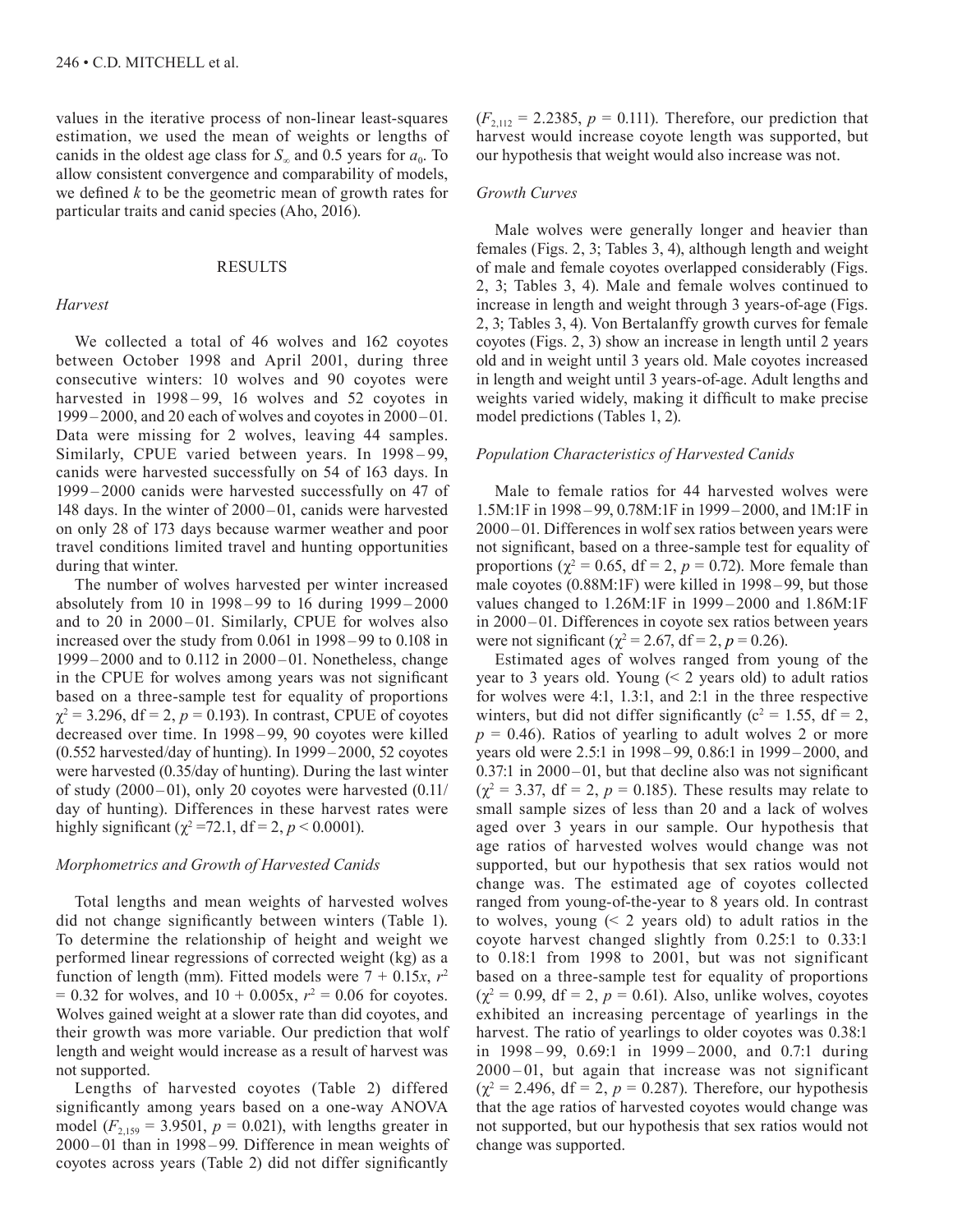| Winter $(Oct. - Apr.)$ | $1998 - 99$       | $1999 - 2000$   | $2000 - 01$     | All years       |
|------------------------|-------------------|-----------------|-----------------|-----------------|
| $\boldsymbol{n}$       | 10                | 16              | 18              | 44              |
| Length $(mm)$ :        |                   |                 |                 |                 |
| $\bar{x}$              | 1871.98           | 1855.73         | 1775.18         | 1826.47         |
| <b>SD</b>              | 285.63            | 308.70          | 179.16          | 254.77          |
| Range                  | $1447.8 - 2362.2$ | $1270 - 2438.4$ | $1524 - 2159$   | $1270 - 2438.4$ |
| <b>CV</b>              | 0.15              | 0.17            | 0.10            | 0.14            |
| Corrected weight (kg): |                   |                 |                 |                 |
| $\bar{x}$              | 35.08             | 37.27           | 32.27           | 34.69           |
| <b>SD</b>              | 8.12              | 5.09            | 7.75            | 254.77          |
| Range                  | $23.64 - 42.73$   | $26.36 - 49.55$ | $21.36 - 49.55$ | $21.36 - 49.55$ |
| <b>CV</b>              | 0.23              | 0.14            | 0.24            | 0.20            |

TABLE 1. Summary statistics for lengths and weights (mean, SD, range, coefficient of variation) for gray wolves at Ptarmigan Lake Alaska, USA, 1998–2001.

TABLE 2. Summary statistics for lengths and weights (mean, SD, range, coefficient of variation) for coyotes at Ptarmigan Lake Alaska, USA, 1998-2001.

| Winter $(Oct. - Apr.)$ | $1998 - 99$     | $1999 - 2000$   | $2000 - 01$     | All years       |
|------------------------|-----------------|-----------------|-----------------|-----------------|
| $\boldsymbol{n}$       | 90              | 52              | 20              | 162             |
| Length $(mm)$ :        |                 |                 |                 |                 |
| $\overline{x}$         | 1134.57         | 1165.00         | 1206.60         | 1153.23         |
| <b>SD</b>              | 111.20          | 96.09           | 135.93          | 111.96          |
| Range                  | $940 - 1321$    | $991 - 1372$    | $991 - 1422$    | $940 - 1422$    |
| <b>CV</b>              | 0.10            | 0.08            | 0.11            | 0.10            |
| Corrected weight (kg): |                 |                 |                 |                 |
| $\overline{x}$         | 16.84           | 17.53           | 16.19           | 17.03           |
| <b>SD</b>              | 2.63            | 2.39            | 2.55            | 111.96          |
| Range                  | $11.82 - 22.73$ | $12.27 - 21.59$ | $12.27 - 20.91$ | $11.82 - 22.73$ |
| <b>CV</b>              | 0.16            | 0.14            | 0.16            | 0.15            |
|                        |                 |                 |                 |                 |

#### DISCUSSION

## *Hypotheses for Morphometry and Growth Rates*

Our morphological data were consistent with studies of other wolf and coyote populations (cf. Mech, 1970; Bekoff and Gese, 2003; Pacquet and Carbyn, 2003). We saw no evidence of an increasing or decreasing length to weight ratio over the course of winter or between winters. Thus, our hypothesis that harvest would result in increasing wolf length or weight was not supported. Low wolf density (Farnell and Gardner, 2003; Mech and Boitani, 2003; Mech and Peterson, 2003; Pacquet and Carbyn, 2003) and abundant prey indicate that wolves in our study area may have already been maximizing food intake. Coyotes probably also were obtaining abundant prey during the peak of the snowshoe hare cycle. Consequently, neither species may have increased in length, weights, or growth rates given an already high nutritional plane. We also may not have monitored for a sufficient time period to document any changes.

We also predicted that growth rates (length:weight/ age) for both species would increase over time from harvest. Nonetheless, no discernable trend in wolf growth

rates was evident, and our hypothesis was not supported. Growth curves for wolves were similar to those reported by MacNulty et al. (2009, 2020) and Hilderbrand and Golden (2013); they and Mech and Paul (2008) indicated wolves increased in body mass until  $4-8$  years of age, whereas wolves in our sample reached asymptotic weight at  $2-3$  years. This difference may be a function of wolves reaching full skeletal growth at  $\sim$  12 months (MacNulty et al., 2020). Thereafter, growth is mainly in muscles and non-skeletal tissue, and the growth rate of these tissues may vary between populations and environments. Our samples, however, were limited to wolves aged 3 years or younger, which did not allow us to accurately determine the full distribution of growth responses of wolves to increasing age. Whether the greater variation in wolf growth rates we observed was because of small sample size or a result of actual variation in growth rates is uncertain. Coyotes normally reach adult size at 1 year of age (Bekoff and Gese, 2003). Although gains were not statistically significant, coyotes we collected increased in length and weight to 2 and 3 years, which may indicate that high hare densities and lower numbers of coyotes resulted in exceptional nutrition and allowed prolonged body growth (Gese et al., 2016).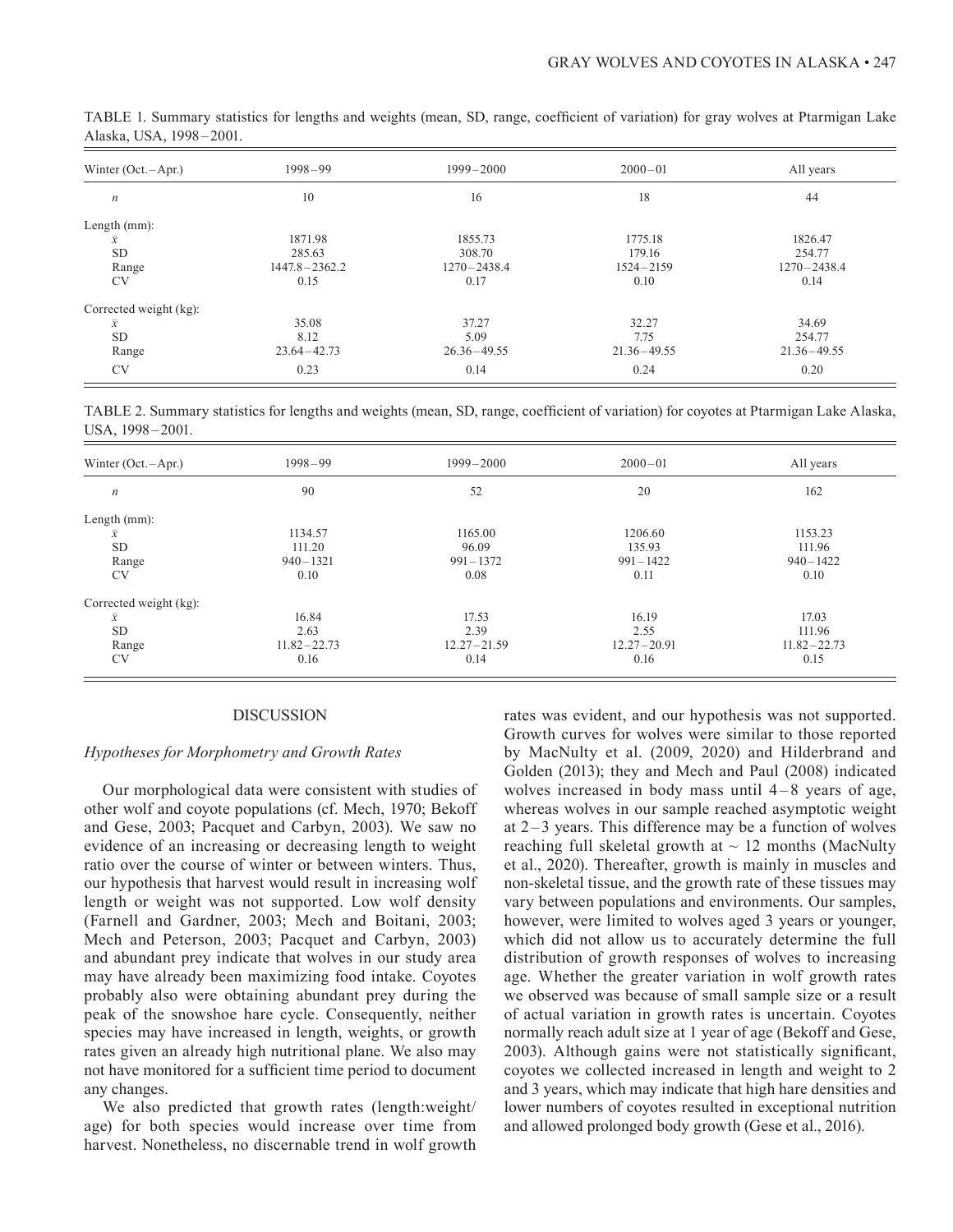

FIG. 2. Von Bertalanffy growth curves for corrected body weight of (a) coyotes and (b) gray wolves collected at Ptarmigan Lake, Alaska 1998–2001. Note the scale difference in the Y axes. Dotted lines are growth curves for males; dashed lines are growth curves for females.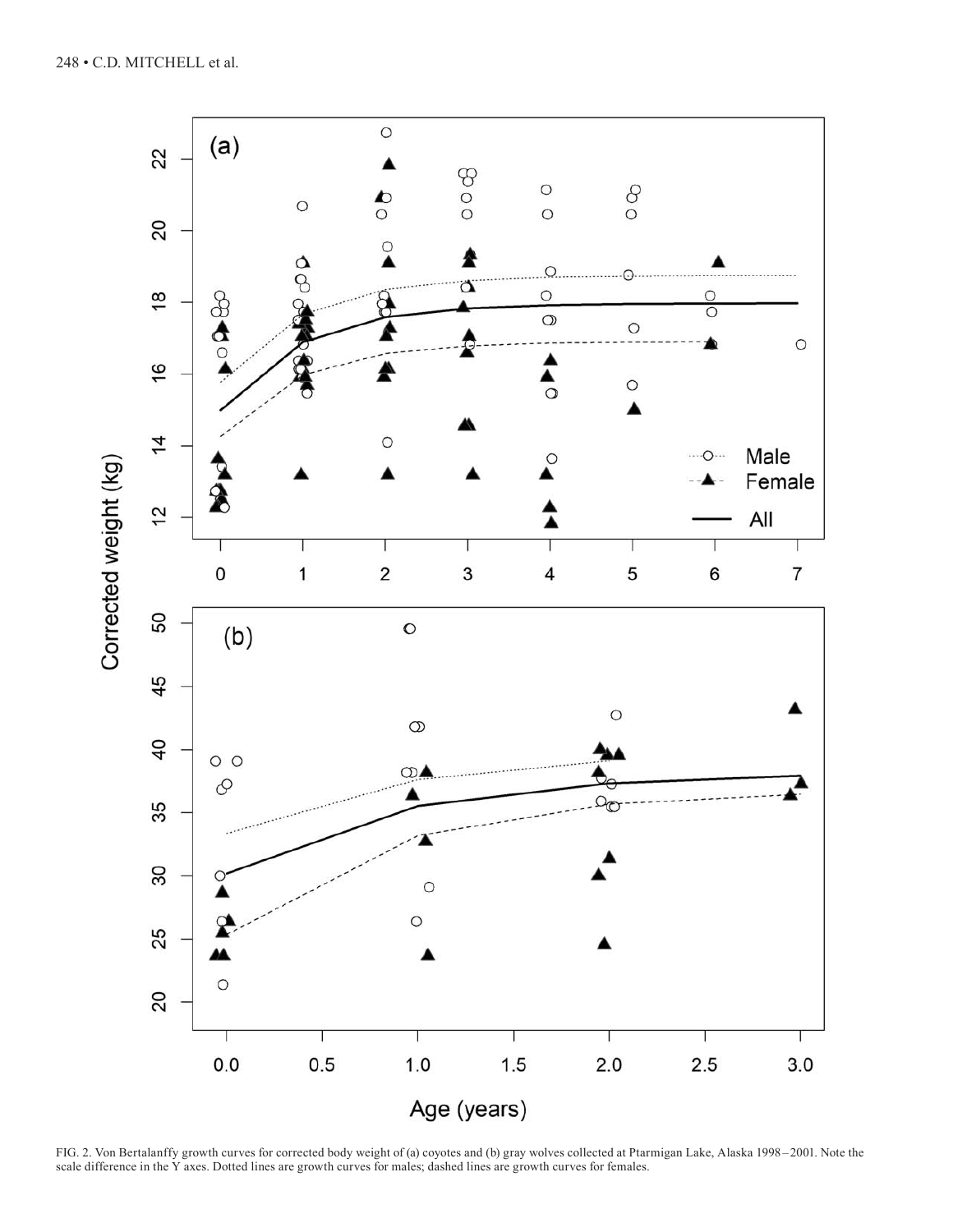

FIG. 3. Von Bertalanffy growth curves for body length of (a) coyotes and (b) wolves collected at Ptarmigan Lake, Alaska 1998–2001. Note the scale differences in the Y axes. Dotted lines are growth curves for males; dashed lines are growth curves for females.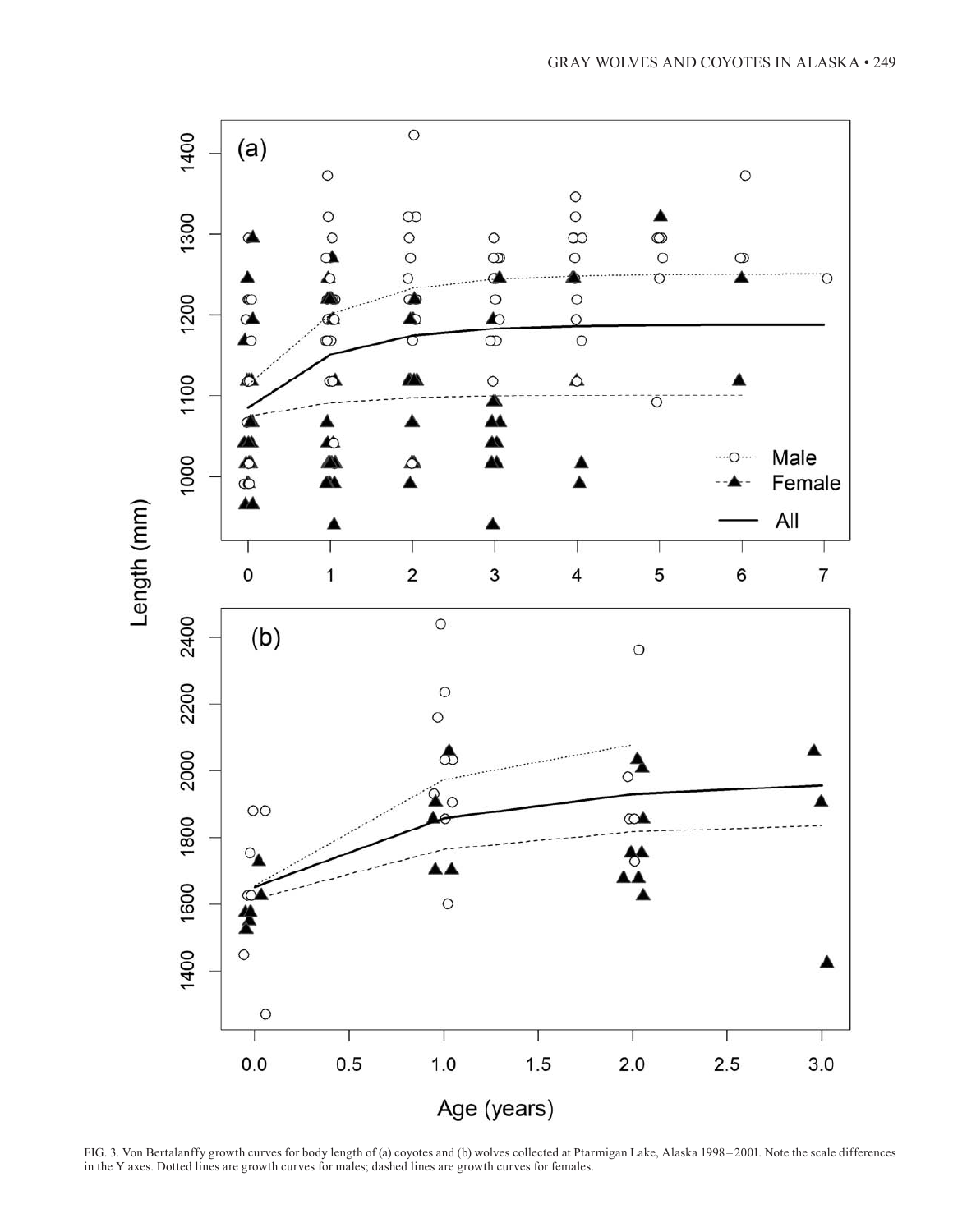TABLE 3. Parameter estimates for von Bertalanffy growth curves for canid corrected weight for three study years at Ptarmigan Lake, Alaska, USA.  $S_{\infty}$  is asymptotic weight,  $a_0$  is a value used to calculate canid weight when age is zero, and *k* is the growth coefficient. Standard errors are given for estimated parameters in the non-linear least squares model.

|          | $S_{\infty}$       | a <sub>0</sub>     | k     |
|----------|--------------------|--------------------|-------|
| Coyotes: |                    |                    |       |
| A11      | $17.971 \pm 0.287$ | $-1.764 \pm 0.188$ | 1.018 |
| Female   | $16.902 \pm 0.420$ | $-1.778 \pm 0.290$ | 1.044 |
| Male     | $18.750 \pm 0.348$ | $-1.823 \pm 0.240$ | 1.009 |
| Wolves:  |                    |                    |       |
| A11      | $38.232 \pm 1.559$ | $-1.426 \pm 0.278$ | 1.093 |
| Female   | $36.828 \pm 1.580$ | $-1.012 \pm 0.199$ | 1.151 |
| Male     | $39.872 \pm 2.495$ | $-1.697 \pm 0.534$ | 1.067 |

# *Hypothesis Tests for Harvest*

We predicted continued harvest of wolves and coyotes would decrease annual harvest rates, which with known effort is presumably a crude index for population size. Farnell and Gardner (2003) reported 5.6–6.7 wolves/1000 km2 for two surveys in this area before and after the study period. These low densities are in conjunction with a relatively low harvest over a relatively short 3-year period, in an area smaller than the typical-sized territory  $(>1000$ km2 ) for a single Alaskan wolf pack (Mech and Boitani, 2003). Nevertheless, field observations also indicated that several wolf packs used this area, and there was no evidence to indicate that wolf density declined in response to harvest during this study. Our data on wolf harvest indicated that CPUE actually increased, though not significantly. Thus, our hypothesis was not supported.

No formal abundance estimates for coyotes were available. Nonetheless, the coyote harvest measured using CPUE did decline significantly, which supports our hypothesis.

The significant decline in harvest rate coupled with a slight (but not significant) increase in yearling coyotes in the harvest may reflect a decline in coyote abundance and density. This outcome was unexpected because snowshoe hare populations remained high, and although coyote populations can be reduced via harvest by  $\sim$  40%–50% in less than a year (Gese, 2005), long-term reductions require at least 50% of the population to be harvested every year to decrease population size (Connelly and Longhurst, 1975; Connelly, 1978). We did not expect the harvest of coyotes during our study would reach that threshold, but the annual coyote harvest may have approached or exceeded that level during our study, which would explain the observed declines in CPUE. We saw no evidence of disease, parasites (e.g., mange), or changes in behavior that might account for the changes we documented. Hare densities remained high, and there was no evidence of weather-related mortality.

TABLE 4. Parameter estimates for von Bertalanffy growth curves for canid body length for three years at Ptarmigan Lake, Alaska, USA.  $S_{\infty}$  is asymptotic weight,  $a_0$  is a value used to define canid weight when age is zero, and *k* is the growth coefficient. Standard errors are given for estimated parameters in the non-linear least squares model.

|          | $S_{\infty}$          | a <sub>0</sub>      | k       |
|----------|-----------------------|---------------------|---------|
| Coyotes: |                       |                     |         |
| A11      | $1188.051 \pm 11.335$ | $-2.402 \pm 11.335$ | 1.019   |
| Female   | $1100.874 \pm 15.643$ | $-3.671 \pm 1.053$  | 1.015   |
| Male     | $1250.838 \pm 11.485$ | $-2.174 \pm 0.178$  | 1.016   |
| Wolves:  |                       |                     |         |
| A11      | $1970.586 \pm 54.200$ | $-1.759 \pm 0.261$  | 1.035   |
| Female   | $1845.865 \pm 51.416$ | $-2.000 \pm 0.368$  | 1.040   |
| Male     | $2128.827 \pm 86.022$ | $-1.353 \pm 0.242$  | 1 1 1 1 |

# *Hypothesis Tests for Population Characteristics*

We also predicted that age ratios of harvested animals would decrease (i.e., more younger animals in the population with no or constant harvest bias for age). This hypothesis was not supported, possibly because of small sample size. Ballard et al. (1987), Ausband (2016), and Ausband et al. (2017b) reported that younger wolves were more vulnerable to trapping and hunting than older animals. Most of our wolves were shot, and once young-ofthe-year wolves reach 11 months old, distinguishing size, age, or sex is difficult in the field (van Vallenberghe and Mech, 1975; Mech and Paul, 2008).

Other studies have reported widely different wolf population responses to harvest. Wolf responses have included population decline (Ballard et al., 1987; Gasaway et al., 1992; Hayes and Harestad, 2000; Creel and Rotella, 2010; Gude et al., 2012; Creel et al., 2015; Ausband et al., 2015, 2017a; Schmidt et al., 2017), no change (this study), partly compensatory reproduction (Murray et al., 2010), and fully compensatory reproduction (Stenglein et al., 2018). Harvest effects depend on differences in the original population characteristics, including which wolves (e.g., breeders) were removed, how many wolves were removed, how long wolves were removed, the social structure and abundance of adjacent wolves, habitat, and prey community characteristics (Brainerd et al., 2008; Rutledge et al., 2010; Webb et al., 2011; Ausband et al., 2017a, b; Stenglein et al., 2018; Bassing et al., 2019). Our data are consistent with an overall (on an annual basis) stable wolf abundance and density. Although small sample size limits robust testing of this hypothesis, the persistently low number of wolf pups annually harvested during our study and the young age structure of our sample suggest wolf abundance in our study area likely resulted primarily from immigration from adjacent areas with little or no wolf harvest (Schmidt et al., 2017) rather than increases in local reproduction.

Coyote harvest may be biased by the type of hunting or reporting (Krause et al., 1969; Sacks et al., 1999), but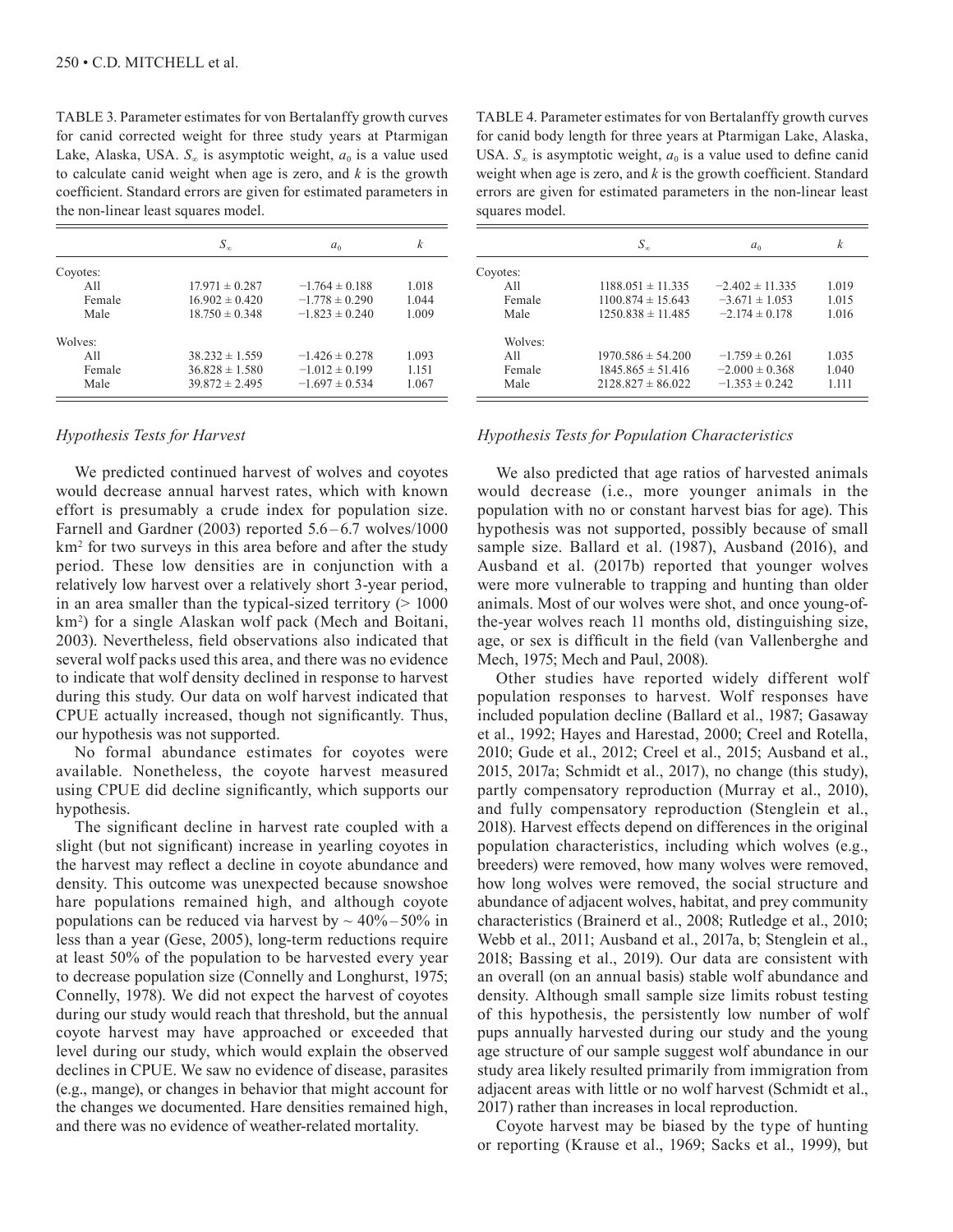neither of those factors was present in our study. Young and Jackson (1951) also reported varying sex ratios for harvested coyotes in different years. Aside from dependent young of the year, coyotes are difficult to age and impossible to sex at great distance. We had the same hunters harvesting canids at long-range using rifles during the entire study.

Our body-size data provide hitherto unavailable information concerning coyote body sizes and changes over a period of harvest and simultaneous, analogous data for wolves. We did not obtain the sample sizes for wolves that we envisioned at the beginning of the study but we exceeded the expected number of coyote samples. Nonetheless, conducting field research on canids is especially difficult in extreme northern ecosystems because of frequent poor or dangerously cold weather, vast landscapes consisting of rugged or impassable actual or de facto wilderness terrain, limited and difficult access, and high costs. Many research techniques used in more easily accessible areas (e.g., camera traps) are useful for some specific behavioral studies in this environment (e.g., Sivy et al., 2018), but not others. Finding and enumerating animals existing at the low densities typical of these regions can be difficult. Handling animals or carcasses is complicated and challenging during below-freezing weather. Travel during winter is difficult and sometimes impossible because of lack of roads or trails. Limited travel is by foot (snowshoes or skis) or snow machine. Those travel methods also are limited by snow depth and characteristics (e.g., density, water content), weather (e.g., extreme cold, wind and low visibility from blowing snow), water overflow on otherwise frozen streams and rivers, dense vegetation, and topography. These challenges restrict field work and prevent some research experiments altogether. We also were limited by what we could ask of untrained citizen scientists, given the nature

of their primary duties, the rigor of some data collection, and the unforgiving nature of their work environment. Nonetheless, we were able to partner with private citizens to obtain some unique data on sympatric wild canids in remote areas. This partnership demonstrates that such studies are possible, albeit difficult.

Few studies have been conducted of wolves and coyotes concurrently in far northern latitudes, where coyotes are near the northern limit of their distribution. Our results indicate that wolves and coyotes exhibited different responses to harvest. We suggest that managers should not assume similar responses of sympatric wolves and coyotes to hunting. Agencies should consider implementing hunting regulations accordingly. We are unaware of any previous studies that examine either demographic or phenotypic response to harvest of both species simultaneously. Prolonged private harvest of wolves at low density did not result in any measurable change in wolf abundance. Nevertheless, prolonged private harvest of coyotes can result in lower population size, even with immigration and abundant prey. Measurements of individual animals over time is probably necessary to fully test whether canids respond to changes in abundance in a density-dependent manner. We believe our research offers a first step in this process.

#### ACKNOWLEDGEMENTS

The late Roy Chaney was indispensable in conducting this research. We thank D.E. Ausband, J.H. Schmidt, and three anonymous reviewers for critical comments and helpful suggestions on this paper. J.R. Balcomb created Figure 1.

# REFERENCES

Adams, L.G., Stephenson, R.O., Dale, B.W., Ahgook, R.T., and Demma, D.J. 2008. Population dynamics and harvest characteristics of wolves in the central Brooks Range, Alaska. Wildlife Monographs 170(1):1 – 25 <https://doi.org/10.2193/2008-012>

Aho, K.A. 2016. Foundational and applied statistics for biologists using R. Boca Raton, Florida: Chapman and Hall/CRC Press. ———. 2019. asbio: A collection of statistical tools for biologists. R package version 1.5-5.

<https://CRAN.R-project.org/package=asbio>

Ausband, D.E. 2016. Gray wolf harvest in Idaho. Wildlife Society Bulletin 40(3):500 – 505. <https://doi.org/10.1002/wsb.670>

- Ausband, D.E., Stansbury, C.R., Stenglein, J.L., Struthers, J.L., and Waits, L.P. 2015. Recruitment in a social carnivore before and after harvest. Animal Conservation 18(5):415 – 423. <https://doi.org/10.1111/acv.12187>
- Ausband, D.E., Mitchell, M.S., and Waits, L.P. 2017a. Effects of breeder turnover and harvest on group composition and recruitment in a social carnivore. Journal of Animal Ecology 86(5):1094 – 1101. <https://doi.org/10.1111/1365-2656.12707>

Ausband, D.E., Mitchell, M.S., Stansbury, C.R., Stenglein, J.L., and Waits, L.P. 2017b. Harvest and group effects on pup survival in a cooperative breeder. Proceedings of the Royal Society B 284(1855): 20170580. <https://doi.org/10.1098/rspb.2017.0580>

Ballard, W.B., Whitman, J.S., and Gardner, C.L. 1987. Ecology of an exploited wolf population in south-central Alaska. Wildlife Monographs 98:3–54.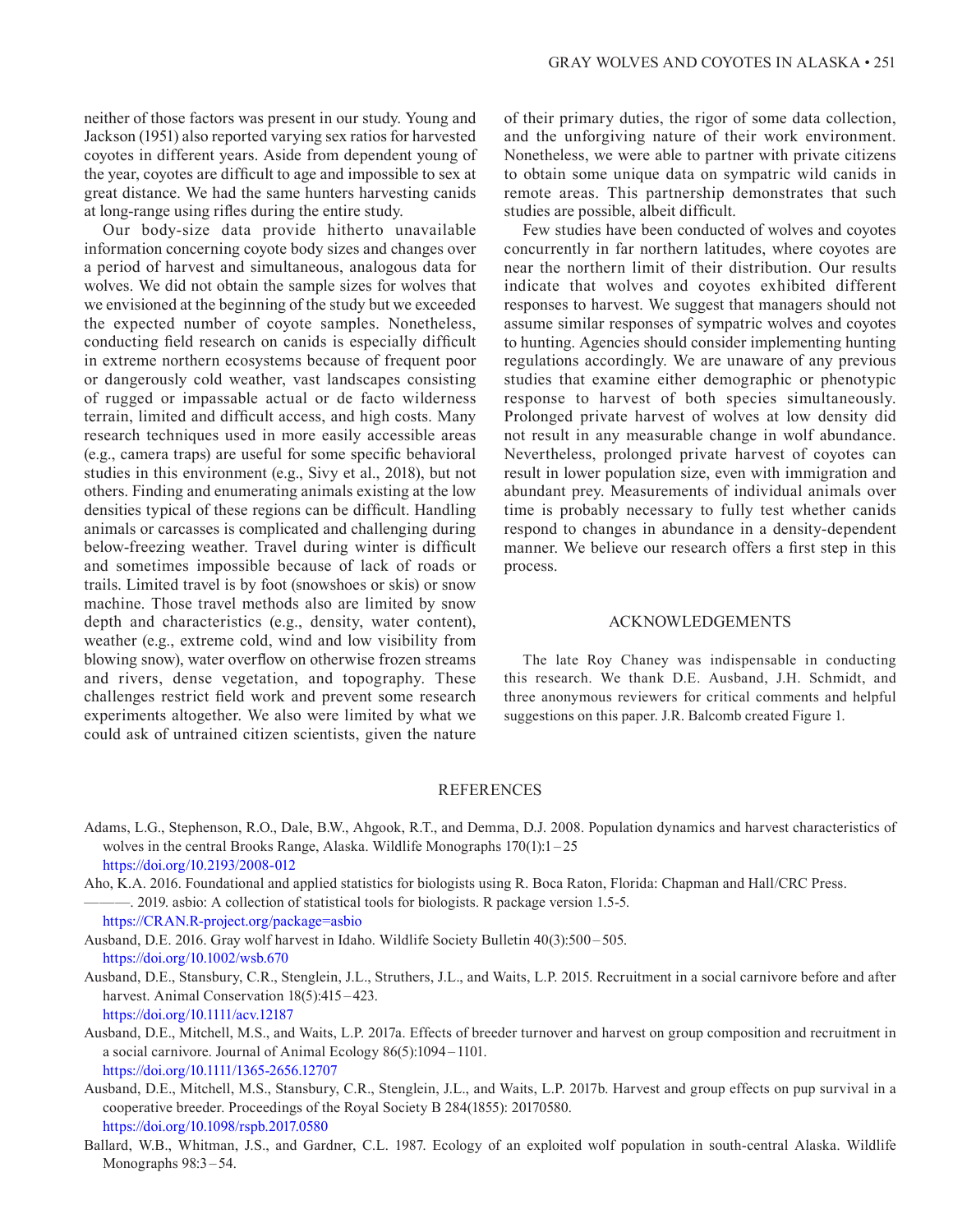- Ballard, W.B., Carbyn, L.N., and Smith, D.W. 2003. Wolf interactions with non-prey. In: Mech, L.D., and Boitani, L., eds. Wolves: Behavior, ecology and management. Chicago and London: University of Chicago Press. 259–271.
- Bassing, S.B., Ausband, D.E., Mitchell, M.S., Lukacs, P., Keever, A., Hale, G., and Waits, L. 2019. Stable pack abundance and distribution in a harvested wolf population. The Journal of Wildlife Management 83(3):577 – 590. <https://doi.org/10.1002/jwmg.21616>
- Bassing, S.B., Ausband, D.E., Mitchell, M.S., Schwartz, M.K., Nowak, J.J., Hale, G.C., and Waits, L.P. 2020. Immigration does not offset harvest mortality in groups of a cooperatively breeding carnivore. Animal Conservation 23(6):750 – 761. <https://doi.org/10.1111/acv.12593>
- Bekoff, M., and Gese, E.M. 2003. Coyote (*Canis latrans*). In: Feldhamer, G.A., Thompson, B.C., and Chapman, J.A., eds. Wild mammals of North America: Biology, management and conservation, 2nd ed. Baltimore and London: Johns Hopkins University Press. 467 – 481.
- Bekoff, M., Diamond, J., and Mitton, J.B. 1981. Life-history patterns and sociality in canids: Body size, reproduction, and behavior. Oecologia 50(3):386 –390.

<https://doi.org/10.1007/BF00344981>

- Bischof, R., Nilsen, E.B., Brøseth, H., Männil, P., Ozoliņš, J., and Linnell, J.D.C. 2012. Implementation uncertainty when using recreational hunting to manage carnivores. Journal of Applied Ecology 49(4):824 – 832. <https://doi.org/10.1111/j.1365-2664.2012.02167.x>
- Bishir, J., and Lancia, R.A. 1996. On catch-effort methods of estimating animal abundance. Biometrics 52(4):1457 –1466. <https://doi.org/10.2307/2532859>
- Blueweiss, L., Fox, H., Kudzma, V., Nakashima, D., Peters, R., and Sams, S. 1978. Relationships between body size and some life history parameters. Oecologia 37:257–272. <https://doi.org/10.1007/BF00344996>
- Boitani, L. 2003. Wolf conservation and recovery. In: Mech, L.D., and Boitani, L., eds. Wolves: Behavior, ecology, and management. Chicago and London: University of Chicago Press. 317 –340.
- Bowen, W.O. 1982. Determining the age of coyotes, *Canis latrans*, by tooth sections and tooth wear patterns. Canadian Field-Naturalist 96(3):339 – 341.
- Bowyer, R.T., Nicholson, M.C., Molvar, E.M., and Faro, J.B. 1999. Moose on Kalgin Island: Are density dependent processes related to harvest? Alces 35:73-89.
- Bowyer, R.T., Stewart, K.M., Bleich, V.C., Whiting, J.C., Monteith, K.L., Blum, M.E., and LaSharr, T.N. 2020. Metrics of harvest for ungulate populations: Misconceptions, lurking variables, and prudent management. Alces 56:15 –38.
- Brainerd, S.M., Andrén, H., Bangs, E.E., Bradley, E.H., Fontaine, J.A., Hall, W., Iliopoulos, Y., et al. 2008. The effects of breeder loss on wolves. The Journal of Wildlife Management 72(1):89 – 98. <https://doi.org/10.2193/2006-305>
- Brockman, C., Guttery, M.R., Dale, B.W., Schwanke, R.A., Tobey, R.W., and Koons, D.N. 2020. Effect of harvest on a brown bear population in Alaska. The Journal of Wildlife Management 84(5):865 –876. <https://doi.org/10.1002/jwmg.21861>

Brown, J.H., and Maurer, B.A. 1986. Body size, ecological dominance and Cope's rule. Nature 324(6094):248 –250. <https://doi.org/10.1038/324248a0>

Calder, W.A. 2001. Ecological consequences of body size. In: eLS, ed. Encyclopedia of Life Sciences. Hoboken, New Jersey: John Wiley & Sons.

<https://doi.org/10.1038/npg.els.0003208>

Chisana Caribou Herd Working Group. 2012. Management plan for the Chisana caribou herd: 2010 –2015. Whitehorse: Department of Environment, Government of Yukon.

<https://yukon.ca/sites/yukon.ca/files/env/env-management-plan-chisana-caribou-herd.pdf>

- Connelly, G.E., and Longhurst, W.M. 1975. The effects of control on coyote populations: A simulation model. University of California, Division of Agricultural Sciences Bulletin 1872. 37 p.
- Connelly, G.E. 1978. Predators and predator control. In: Schmidt, J.L., and Gilbert, D.L., eds. Big game of North America: Ecology and management. Harrisburg, Pennsylvania: Stackpole Books. 369 –394.
- Connelly, J.W., Gammonly, J.H., and Peek, J.M. 2005. Harvest management. In: Braun, C.E., ed. Techniques for wildlife investigations and management, 6th ed. Bethesda, Maryland: The Wildlife Society. 658 –690.
- Connelly, J.W., Gammonley, J.H., and Keegan, T.W. 2020. Harvest management. In: Silvy, N.J., ed. The wildlife techniques manual, Vol. 2: Management, 8th ed. Baltimore and London: Johns Hopkins University Press. 313 –344.
- Cooley, H.S., Wielgus, R.B., Koehler, G.M., Robinson, H.S., and Maletzke, B.T. 2009. Does hunting regulate cougar populations? A test of the compensatory mortality hypothesis. Ecology 90(10):2913–2921. <https://doi.org/10.1890/08-1805.1>
- Creel, S., and Rotella, J.J. 2010. Meta-analysis of relationships between human offtake, total mortality and population dynamics of gray wolves (*Canis lupus*). PloS One 5(9): e12918.

<https://doi.org/10.1371/journal.pone.0012918>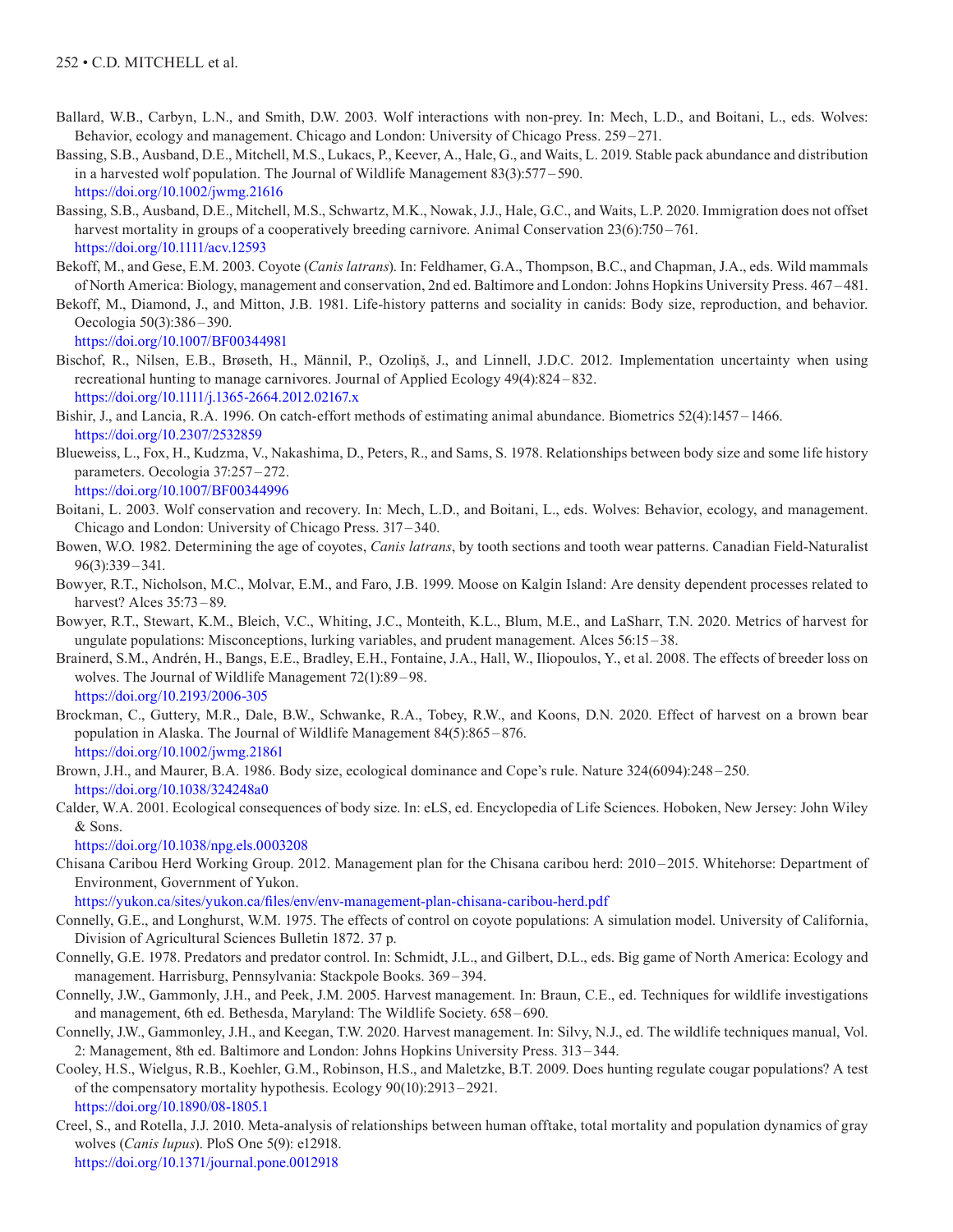- Creel, S., Becker, M., Christianson, D., Dröge, E., Hammerschlag, N., Hayward, M.W., Karanth, U., et al. 2015. Questionable policy for large carnivore hunting. Science 350(6267):1473 –1475. <https://doi.org/10.1126/science.aac4768>
- Dale, B.W., Adams, L.G., and Bowyer, R.T. 1995. Winter wolf predation in a multiple ungulate prey system, Gates of the Arctic National Park, Alaska. In: Carbyn, L.N., Fritts, S.H., and Seip, D.R., eds. Ecology and conservation of wolves in a changing world. Edmonton: Canadian Circumpolar Institute, University of Alberta. 223– 230.
- Denney, R.N. 1978. Managing the harvest. In: Schmidt, J.L., and Gilbert, D.L., eds. Big game of North America: Ecology and management. Harrisburg, Pennsylvania: Stackpole Books. 395–408.
- Elgar, M.A., and Harvey, P.H. 1987. Basal metabolic rates in mammals: Allometry, phylogeny and ecology. Functional Ecology  $1(1):25-36.$

<https://doi:10.2307/2389354>

Ewer, R.F. 1973. The carnivores. Ithaca, New York: Cornell University Press.

- Farnell, R., and Gardner, C.L. 2003. Status of the Chisana caribou herd 2002. Whitehorse: Department of Environment, Government of Yukon.
- Festa-Bianchet, M. 2017. When does selective hunting select, how can we tell, and what should we do about it? Mammal Review  $47(1):76 - 81.$

<https://doi.org/10.1111/mam.12078>

- Fuller, T.K., Mech, L.D., and Cochrane, J.F. 2003. Wolf population dynamics. In: Mech, L.D., and Boitani, L., eds. Wolves: Behavior, ecology, and management. Chicago and London: University of Chicago Press. 161 –191.
- Gallant, A.L., Binnian, E.F., Omernik, J.M., and Shashy, M.B. 1995. Ecoregions of Alaska. Professional Paper 1567. Denver, Colorado: U.S. Geological Survey. 73 p.

<https://doi.org/10.3133/pp1567>

- Gardner, J.L., Peters, A., Kearney, M.R., Joseph, L., and Heinsohn, R. 2011. Declining body size: A third universal response to warming? Trends in Ecology & Evolution 26(6):285 –291. <https://doi.org/10.1016/j.tree.2011.03.005>
- Gasaway, W.C., Stephenson, R.O., Davis, J.L., Shepherd, P.E.K., and Burris, O.E. 1983. Interrelationships of wolves, prey, and man in interior Alaska. Wildlife Monographs 84. 50 p.
- Gasaway, W.C., Boertje, R.D., Grangaard, D.V., Kelleyhouse, D.G., Stephenson, R.O., and Larsen, D.G. 1992. The role of predation in limiting moose at low densities in Alaska and Yukon and implications for conservation. Wildlife Monographs 120. 59 p.
- Geffen, E., Gompper, M.E., Gittleman, J.L., Luh, H.-K., MacDonald, D.W., and Wayne, R.K. 1996. Size, life-history traits, and social organization in the Canidae: A re-evaluation. American Naturalist 147(1):140 –160. <https://doi.org/10.1086/285844>
- Gese, E.M. 2005. Demographic and spatial responses of coyotes to changes in food and exploitation. In: Nolte, D.L., and Fagerstone, K.A., eds. Proceedings of the 11th Wildlife Damage Management Conference, 16 –19 May 2005, Traverse City, Michigan. 271 –285.
- Gese, E.M., Roberts, B.M., and Knowlton, F.F. 2016. Nutritional effects on reproductive performance of captive adult female coyotes (*Canis latrans*). Animal Reproduction Science 165:69 –75.

 <http://doi.org/10.1016/j.anireprosci.2015.12.009> Gier, H.T. 1968. Coyotes in Kansas, rev. Bulletin 393. Manhattan: Agricultural Experiment Station, Kansas State College of Agriculture

- and Applied Science. 118 p. Gipson, P.S., Ballard, W.B., Nowak, R.M., and Mech, L.D. 2000. Accuracy and precision of estimating age of gray wolves by tooth wear. The Journal of Wildlife Management 64(3):752 –758. <https://doi.org/10.2307/3802745>
- Gude, J.A., Mitchell, M.S., Russell, R.E., Sime, C.A., Bangs, E.E., Mech, L.D., and Ream, R.R. 2012. Wolf population dynamics in the U.S. Northern Rocky Mountains are affected by recruitment and human-caused mortality. The Journal of Wildlife Management  $76(1):108 - 118.$

<https://doi.org/10.1002/jwmg.201>

- Harrington, F.H., and Asa, C.S. 2003. Wolf communication. In: Mech, L.D., and Boitani, L., eds. Wolves: Behavior, ecology, and management. Chicago and London: University of Chicago Press. 66–103.
- Hayes, R.D., and Harestad, A.S. 2000. Wolf functional response and regulation of moose in the Yukon. Canadian Journal of Zoology  $78(1):60-66.$

<https://doi.org/10.1139/z99-188>

- Hayes, R.D., Baer, A.M., and Larsen, D.G. 1991. Population dynamics and prey relationships of an exploited and recovering wolf population in the southern Yukon. Final Report TR-91-1. Whitehorse: Yukon Fish and Wildlife Branch.
- Hayes, R.D., Farnell, R., Ward, R.M.P., Carey, J., Dehn, M., Kuzyk, G.W., Baer, A.M., Gardner, C.L., and O'Donoghue, M. 2003. Experimental reduction of wolves in the Yukon: Ungulate responses and management implications. Wildlife Monographs 152. 35 p.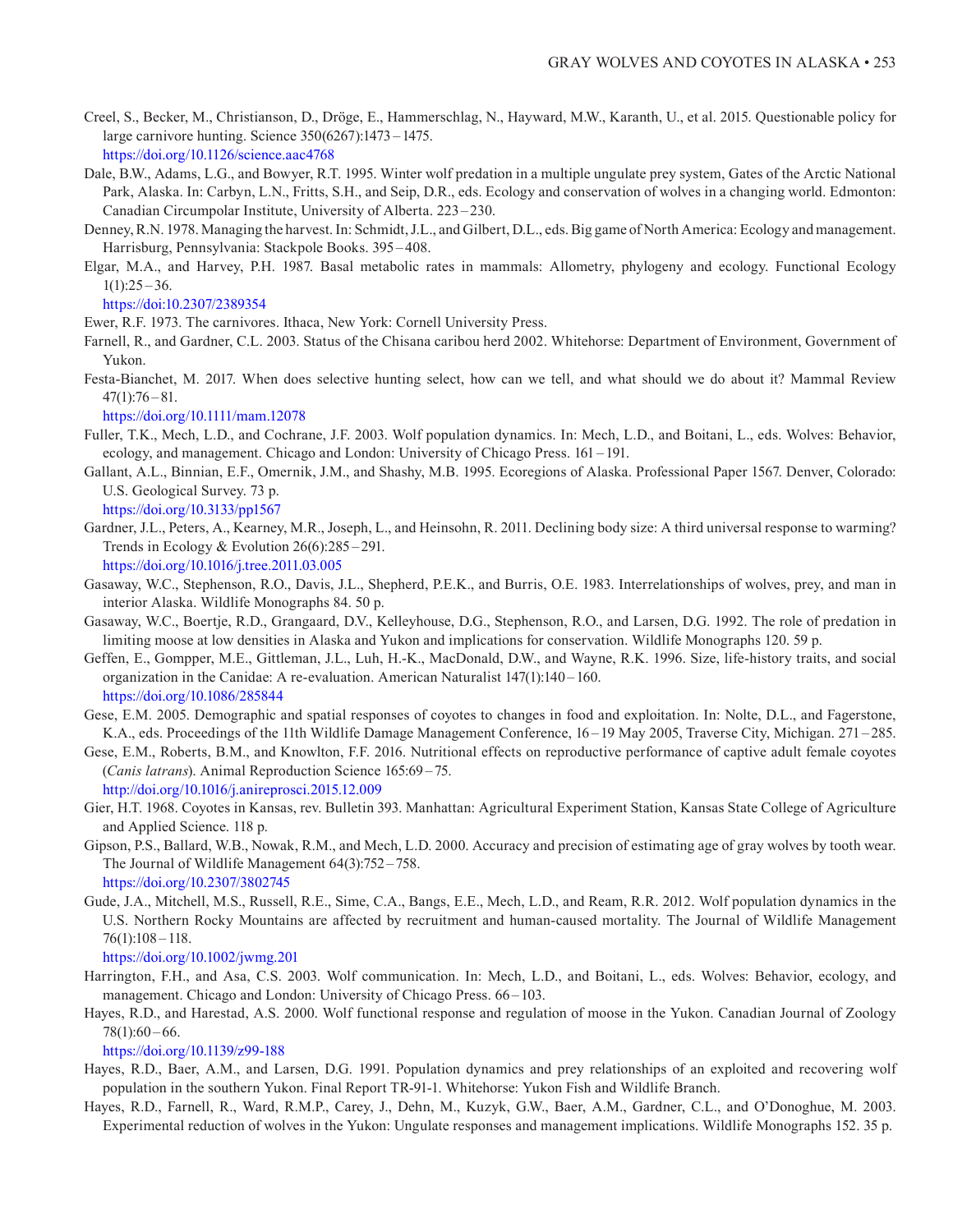- Hayssen, V., and Lacy, R.C. 1985. Basal metabolic rates in mammals: Taxonomic differences in the allometry of BMR and body mass. Comparative Biochemistry and Physiology Part A: Physiology 81(4):741 –754. [https://doi.org/10.1016/0300-9629\(85\)90904-1](https://doi.org/10.1016/0300-9629(85)90904-1)
- Hilderbrand, G.V., and Golden, H.N. 2013. Body composition of free-ranging wolves (*Canis lupus*). Canadian Journal of Zoology  $91(1):1-6.$

<https://doi.org/10.1139/cjz-2012-0205>

Hurley, M.A., Unsworth, J.W., Zager, P., Hebblewhite, M., Garton, E.O., Montgomery, D.M., Skalski, J.R., and Maycock, C.L. 2011. Demographic response of mule deer to experimental reduction of coyotes and mountain lions in southeastern Idaho. Wildlife Monographs 178. 33 p.

<https://doi.org/10.1002/wmon.4>

- Keech, M.A., Taras, B.D., Boudreau, T.A., and Boertje, R.D. 2014. Black bear population reduction and recovery in western interior Alaska. Wildlife Society Bulletin 38(1):71 –77. <https://doi.org/10.1002/wsb.367>
- Keen, R.A. 2008. Climate data analysis of existing weather stations in and around the Central Alaska Network (CAKN). National Park Service, Central Alaska Inventory and Monitoring Network, Anchorage, Alaska. <https://irma.nps.gov/DataStore/DownloadFile/493831>
- Knowlton, F.F. 1972. Preliminary interpretations of coyote population mechanics with some management implications. The Journal of Wildlife Management 36(2):369 –382.

<https://doi.org/10.2307/3799066>

- Knowlton, F.F., and Gese, E.M. 1995. Coyote population processes revisited. In: Symposium Proceedings Coyotes in the Southwest: A compendium of our knowledge. 1 –6.
- Knowlton, F.F., and Stoddart, L.C. 1983. Coyote population mechanics: Another look. In: Bunnell, F.L., Eastman, D.S., and Peek, J.M., eds. Symposium on the natural regulation of wildlife populations. Moscow: Idaho Forest, Wildlife and Range Experiment Station, University of Idaho. 93 – 117.
- Knowlton, F.F., Gese, E.M., and Jaeger, M.M. 1999. Coyote depredation control: An interface between biology and management. Journal of Range Management 52(5):398 – 412.

<https://doi.org/10.2307/4003765>

Krause, G.F., Sampson, F.W., and Orr, J.M. 1969. Biased coyote harvest estimates: A paradox. The Journal of Wildlife Management 33(2):444 –446.

<https://doi.org/10.2307/3799855>

- Krebs, C.J., Kielland, K., Bryant, J., O'Donoghue, M., Doyle, F., McIntyre, C., DiFolco, D., et al. 2013. Synchrony in the snowshoe hare (*Lepus americanus*) cycle in northwestern North America, 1970 – 2012. Canadian Journal of Zoology 91(8):562 – 572. <https://doi.org/10.1139/cjz-2013-0012>
- Kreeger, T.J. 2003. The internal wolf: Physiology, pathology and pharmacology. In: Mech, L.D., and Boitani, L., eds. Wolves: Behavior, ecology, and management. Chicago and London: University of Chicago Press. 192-217.
- Kruuk, H. 2002. Hunter and hunted: Relationships between carnivores and people. Cambridge: Cambridge University Press. <https://doi.org/10.1017/CBO9780511614996>
- Leopold, A. 1933. Game management. New York: Charles Scribner's Sons.
- MacNulty, D.R., Smith, D.W., Mech, L.D., and Eberly, L.E. 2009. Body size and predatory performance in wolves: Is bigger better? Journal of Animal Ecology 78(3):532–539.

<https://doi.org/10.1111/j.1365-2656.2008.01517.x>

- MacNulty, D.R., Stahler, D.R., Coulson, T., and Smith, D.W. 2020. Essential biology of the wolf: Foundations and advances. In: Smith, D.W., Stahler, D.R., and MacNulty, D.R., eds. Yellowstone wolves. Science and discovery in the world's first national park. Chicago and London: University of Chicago Press. 31 –41.
- Maher, M. 2002. Aging coyotes using dental characteristics. MS thesis, Eastern Illinois University, Charleston. <https://thekeep.eiu.edu/theses/1510>
- Martin, J.M., Mead, J.I., and Barboza, P.S. 2018. Bison body size and climate change. Ecology and Evolution 8(9):4564 –4574. <https://doi.org/10.1002/ece3.4019>
- Mech, L.D. 1970. The wolf: The ecology and behavior of an endangered species. Minneapolis: University of Minnesota Press.

———. 2001. Managing Minnesota's recovered wolves. Wildlife Society Bulletin 29(1):70 –77.

———. 2010. Considerations for developing wolf harvesting regulations in the contiguous United States. The Journal of Wildlife Management 74(7):1421 –1424.

<https://doi.org/10.1111/j.1937-2817.2010.tb01268.x>

Mech, L.D., and Boitani, L. 2003. Wolf social ecology. In: Mech, L.D., and Boitani, L., eds. Wolves: Behavior, ecology, and management. Chicago and London: University of Chicago Press. 1 –34.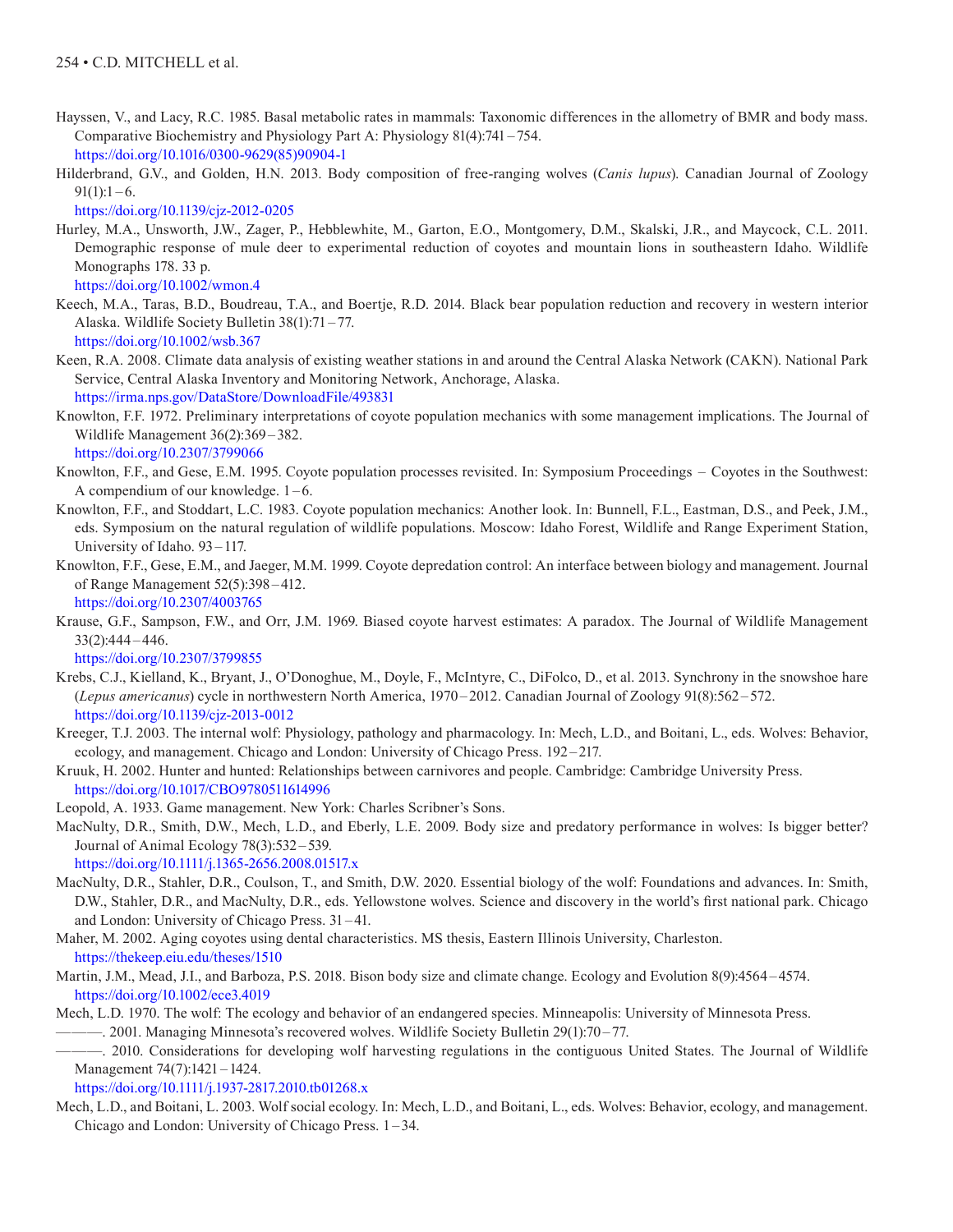Mech, L.D., and Paul, W.J. 2008. Wolf body mass cline across Minnesota related to taxonomy? Canadian Journal of Zoology 86(8):933 –936.

<https://doi.org/10.1139/Z08-068>

- Mech, L.D., and Peterson, R.O. 2003. Wolf-prey relations. In: Mech, L.D., and Boitani, L., eds. Wolves: Behavior, ecology, and management. Chicago and London: University of Chicago Press. 131 –160.
- Mitchell, C.D., Chaney, R., Aho, K., Kie, J.G., and Bowyer, R.T. 2015. Population density of Dall's sheep in Alaska: Effects of predator harvest? Mammal Research 60(1):21 – 28. <https://doi.org/10.1007/s13364-014-0199-4>
- Murray, D.L., Smith, D.W., Bangs, E.E., Mack, C., Oakleaf, J.K., Fontaine, J., Boyd, D., et al. 2010. Death from anthropogenic causes is partially compensatory in recovering wolf populations. Biological Conservation 143(11):2514 – 2524. <https://doi.org/10.1016/j.biocon.2010.06.018>
- Mysterud, A. 2011. Selective harvesting of large mammals: How often does it result in directional selection? Journal of Applied Ecology 48(4):827 –834.

<https://doi.org/10.1111/j.1365-2664.2011.02006.x>

- Mysterud, A., Strand, O., and Rolandsen, C.M. 2019. Efficacy of recreational hunters and marksmen for host culling to combat chronic wasting disease. Wildlife Society Bulletin 43(4):683 –692. <https://doi.org/10.1002/wsb.1024>
- Newcombe, R.G. 1998. Interval estimation for the difference between independent proportions: Comparison of eleven methods. Statistics in Medicine 17(8):873–890.

[https://doi.org/10.1002/\(SICI\)1097-0258\(19980430\)17: 8<873::AID-SIM779>3.0.CO;2-I](https://doi.org/10.1002/(SICI)1097-0258(19980430)17: 8<873::AID-SIM779>3.0.CO;2-I)

- Packard, J.M. 2003. Wolf behavior: Reproductive, social and intelligent. In: Mech, L.D., and Boitani, L., eds. Wolves: Behavior, ecology, and management. Chicago and London: University of Chicago Press. 35 –65.
- Pacquet, P.C., and Carbyn, L.N. 2003. Gray wolf (*Canis lupus* and allies) In: Feldhamer, G.A., Thompson, B.C., and Chapman, J.A., eds. Wild mammals of North America: Biology, management and conservation, 2nd ed. Baltimore and London: Johns Hopkins University Press. 482-510.
- Person, D.K., Bowyer, R.T., and Van Ballenberghe, V. 2001. Density dependence of ungulates and functional responses of wolves: Effects on predator-prey ratios. Alces 37(2):253 –273.
- Peters, R.H. 1983. The ecological implications of body size. Cambridge: Cambridge University Press. <https://doi.org/10.1017/CBO9780511608551>
- Prugh, L.R. 2004. Foraging ecology of coyotes in the Alaska Range. PhD dissertation, University of British Columbia, Vancouver.
- Quirós-Fernández, F., Marcos, J., Acevedo, P., and Gortázar, C. 2017. Hunters serving the ecosystem: The contribution of recreational hunting to wild boar population control. European Journal of Wildlife Research 63: 57. <https://doi.org/10.1007/s10344-017-1107-4>
- R Core Team. 2018. R: A language and environment for statistical computing. Vienna: R Foundation for Statistical Computing. <https://www.R-project.org>
- Reiss, M. 1988. Scaling of home range size: Body size, metabolic needs and ecology. Trends in Ecology & Evolution 3(3):85 –86. [https://doi.org/10.1016/0169-5347\(88\)90025-0](https://doi.org/10.1016/0169-5347(88)90025-0)
- Rutledge, L.Y., Patterson, B.R., Mills, K.J., Loveless, K.M., Murray, D.L., and White, B.N. 2010. Protection from harvesting restores the natural social structure of eastern wolf packs. Biological Conservation 143(2):332 –339. <https://doi.org/10.1016/j.biocon.2009.10.017>
- Sacks, B.N., Blejwas, K.M., and Jaeger, M.M. 1999. Relative vulnerability of coyotes to removal methods on a northern California ranch. The Journal of Wildlife Management 63(3):939 –949. <https://doi.org/10.2307/3802808>
- Schmidt, J.H., Burch, J.W., and MacCluskie, M.C. 2017. Effects of control on the dynamics of an adjacent protected wolf population in interior Alaska. Wildlife Monographs 198(1). 30 p. <https://doi.org/10.1002/wmon.1026>
- Schmidt, J.I., Ver Hoef, J.M., Maier, J.A.K., and Bowyer, R.T. 2005. Catch per unit effort for moose: A new approach using Weibull regression. The Journal of Wildlife Management 69(3):1112 –1124. <http://www.jstor.org/stable/3803350>
- Seton, E.T. 1920. For a methodic study of life-histories of mammals. Journal of Mammalogy 1(2):67 –69. <https://doi.org/10.2307/1373743>
- Sheridan, J.A., and Bickford, D. 2011. Shrinking body size as an ecological response to climate change. Nature Climate Change  $1(8):401 - 406.$

<https://doi.org/10.1038/nclimate1259>

Sivy, K.J., Pozzanghera, C.B., Colson, K.E., Mumma, M.A., and Prugh, L.R. 2018. Apex predators and the facilitation of resource partitioning among mesopredators. Oikos 127(4):607 – 621. <https://doi.org/10.1111/oik.04647>